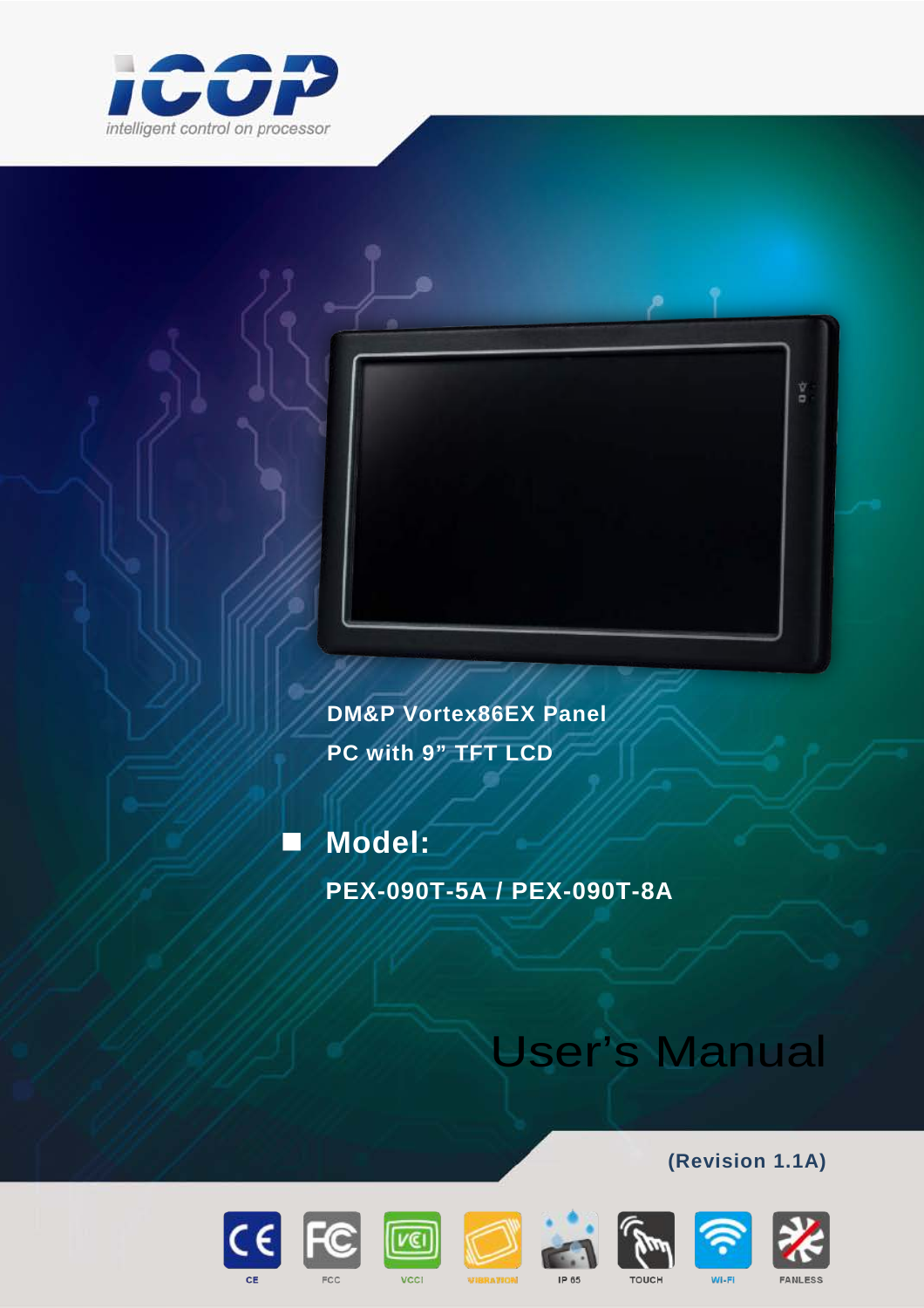# Revision

| Date       | Version     | Description              |  |
|------------|-------------|--------------------------|--|
| 2016/11/18 | Version 1.0 | Initial Release          |  |
| 2017/01/10 | Version 1.1 | Specification correction |  |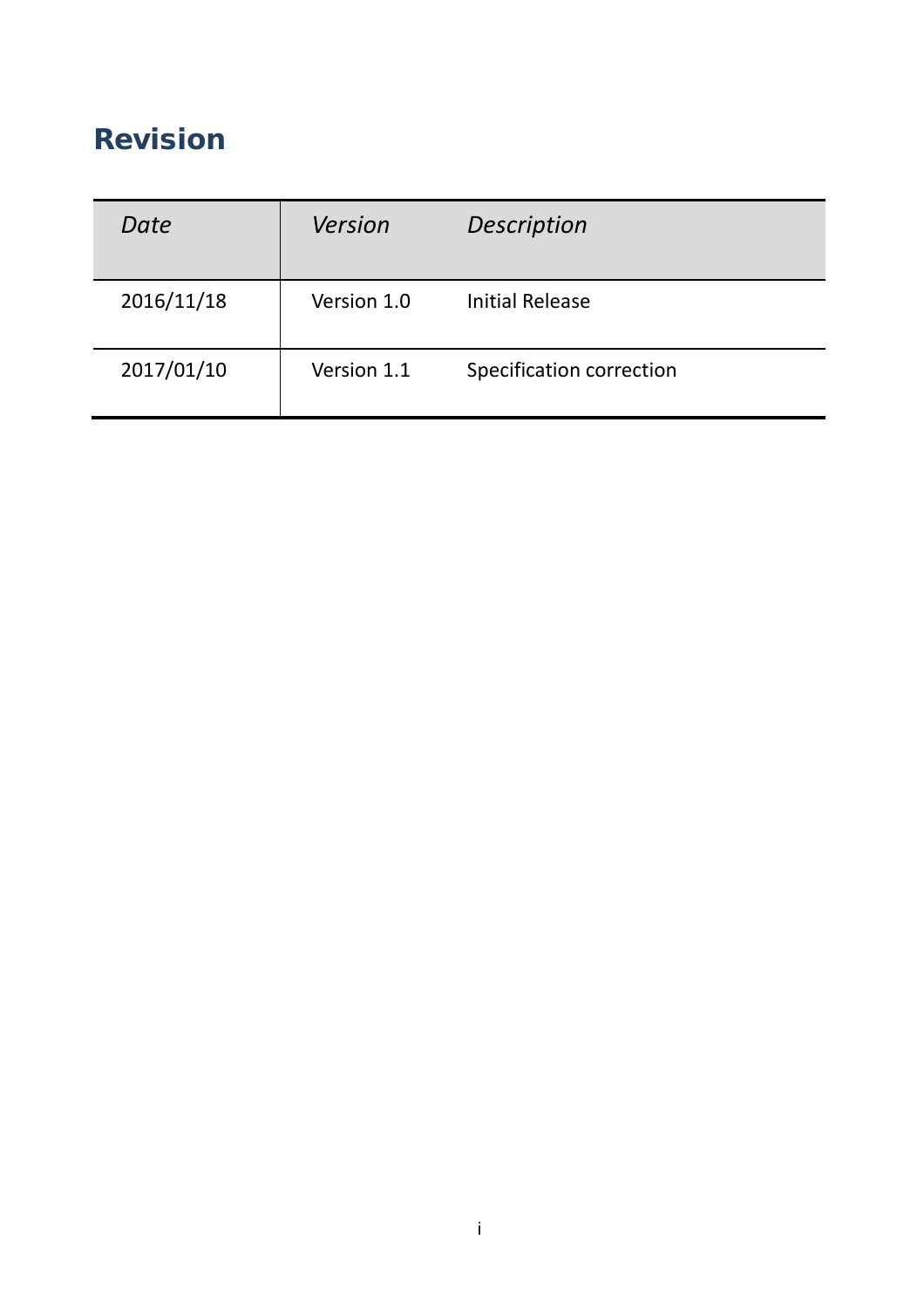# Copyright

The information in this manual is subject to change without notice for continuous improvement in the product. All rights are reserved. The manufacturer assumes no responsibility for any inaccuracies that may be contained in this document. And makes no commitment to update or to keep current the information contained in this manual.

No part of this manual may be reproduced, copied, translated or transmitted, in whole or in part, in any form or by any means without the prior written permission of the ICOP Technology Inc.

> Copyright 2017 ICOP Technology Inc. Manual No. IUMPEX090-01 Ver.1.1A Jan, 2017

#### Trademarks Acknowledgment

Vortex86EX<sup>™</sup> is the registered trademark of DMP Electronics Inc. Other brand names or product names appearing in this document are the properties and registered trademarks of their respective owners. All names mentioned herewith are served for identification purpose only.

# Safety Information

- Read these Safety instructions carefully.
- Make sure the voltage of the power source is correct before connecting the equipment to the power outlet.
- Do not expose your Panel PC to rain or moisture, in order to prevent shock and fire hazard.
- Keep PEX-090T away from humidity.
- Do not open the cabinet to avoid electrical shock. Refer to your nearest dealer for qualified personnel servicing.
- Never touch un-insulated terminals or wire unless your power adaptor is disconnected.
- Locate your Panel PC as close as possible to the socket outline for easy access and to avoid force caused by entangling of your arms with surrounding cables from the Panel PC.
- USB connectors are not supplied with Limited Power Sources.
- If the equipment is not used for a long time, disconnect it from the power source to avoid damage by transient overvoltage.

**DO NOT ATTEMPT TO OPEN OR TO DISASSEMBLE THE CHASSIS (ENCASING) OF THIS PRODUCT. PLEASE CONTACT YOUR DEALER FOR SERVICING FROM QUALIFIED TECHNICIAN.**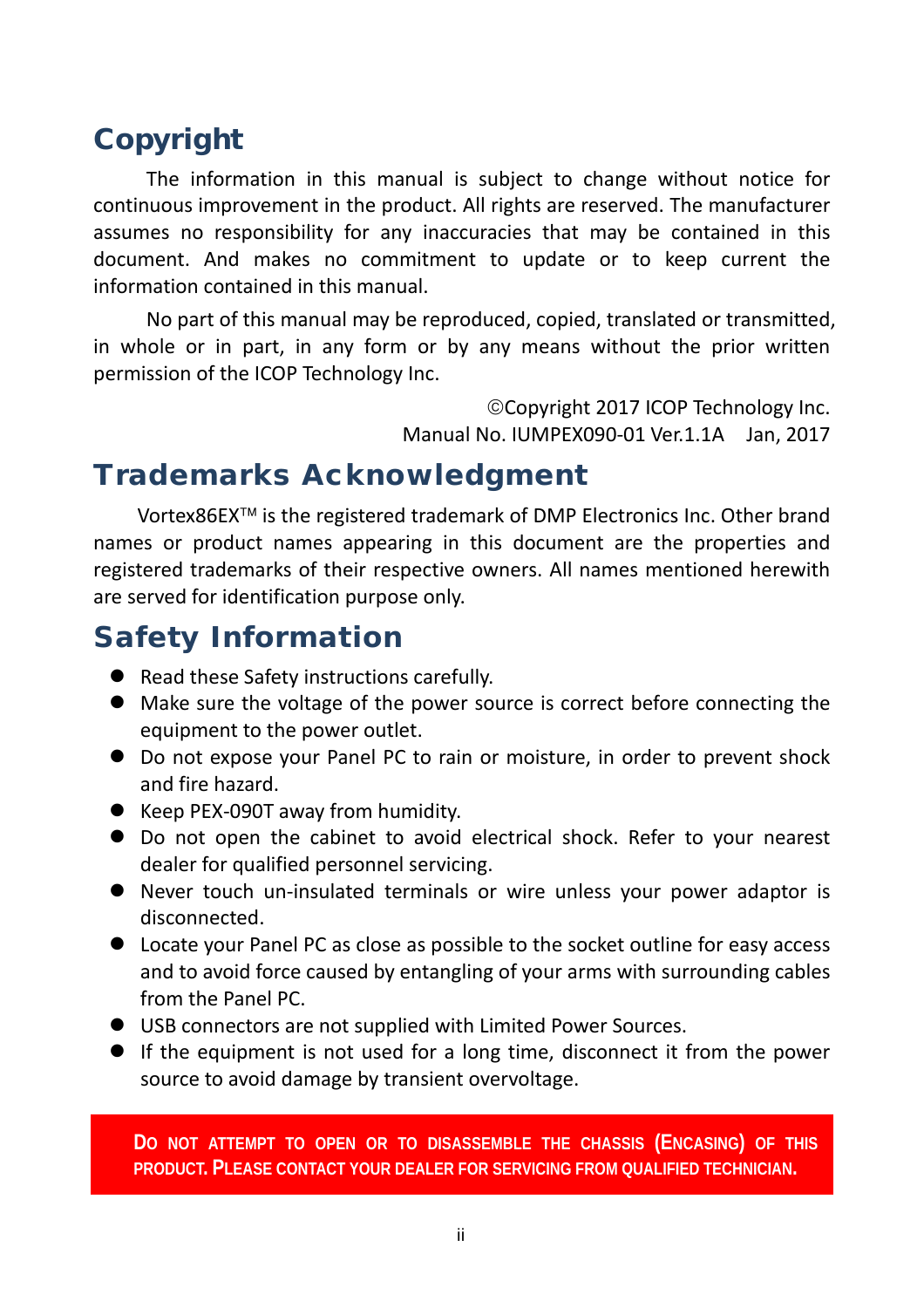# **Table of Contents**

| $\overline{1}$ |     |                                          |
|----------------|-----|------------------------------------------|
|                | 1.1 |                                          |
|                | 1.2 |                                          |
|                | 1.3 | Inspection standard for TFT-LCD Panel  4 |
|                | 1.4 |                                          |
|                | 1.5 |                                          |
|                | 1.6 |                                          |
|                | 1.7 |                                          |
| $\overline{2}$ |     |                                          |
|                | 2.1 |                                          |
|                | 2.2 |                                          |
|                | 2.3 |                                          |
|                | 2.4 |                                          |
|                | 2.5 |                                          |
|                | 2.6 |                                          |
|                | 2.7 |                                          |
| 3              |     |                                          |
|                | 3.1 |                                          |
|                |     |                                          |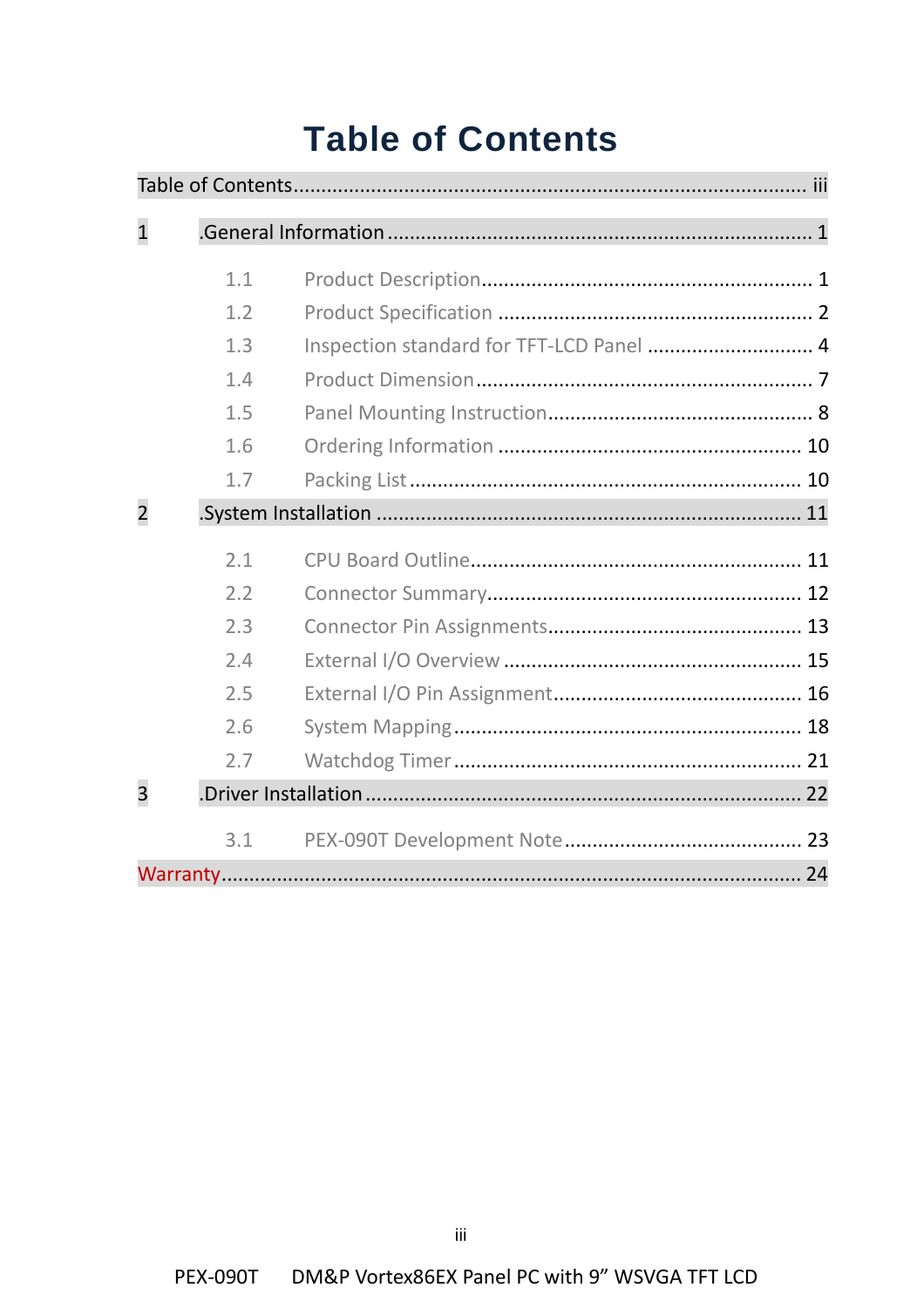# **1.General Information**

#### **1.1 Product Description**

PEX-090T is an ultra-compact platform for the present demanding embedded and productive applications. It has new Vortex86EX SoC CPU which consumes only minimum power requirement when running at 400MHz, and DDR3 memory provides faster data transfer rate. By using 9" TFT LCD, PEX-090T becomes the perfect choice for a limited budget. In additional, the integrated 10/100M Ethernet port supplies the communication capability which makes PEX-090T can be more widely used when running with DOS, Linux, Windows CE, Windows Embedded environments to become the perfect solution for system integration.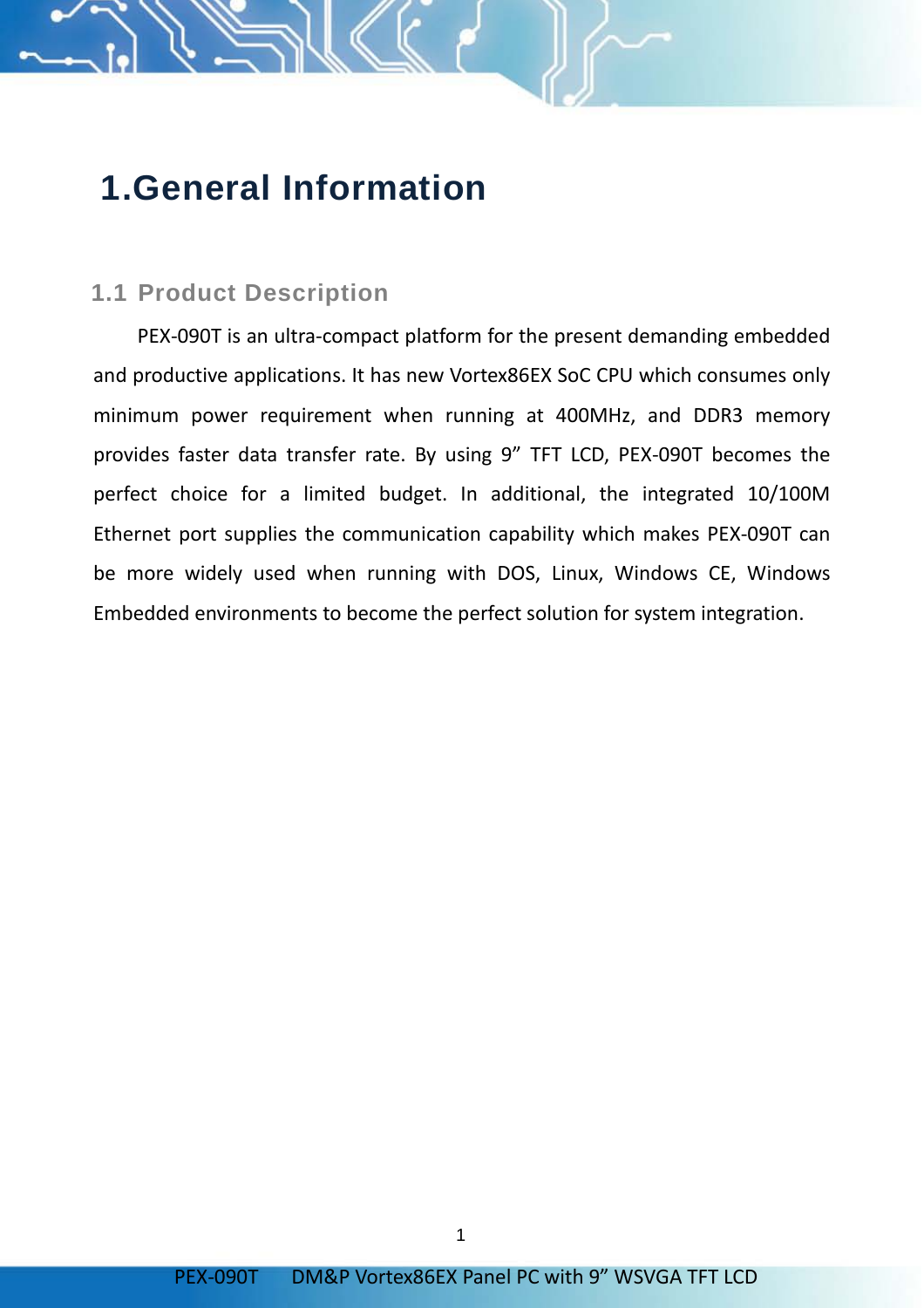# **1.2 Product Specification**

#### Table 1-1 Product Specification

| <b>CPU Board Specifications</b>     |                                                         |  |  |  |
|-------------------------------------|---------------------------------------------------------|--|--|--|
| CPU                                 | DM&P Vortex86EX - 400MHz                                |  |  |  |
| Cache                               | L1:16KB I-Cache, 16KB D-Cache                           |  |  |  |
|                                     | L <sub>2</sub> : 128KB Cache                            |  |  |  |
| <b>BIOS</b>                         | Coreboot BIOS                                           |  |  |  |
| Memory                              | 1GB DDR3 onboard                                        |  |  |  |
|                                     | Software programmable from                              |  |  |  |
| <b>Watchdog Timer</b>               | 30.5u to 512 seconds x 2 sets                           |  |  |  |
| LAN                                 | Integrated 10/100M Ethernet                             |  |  |  |
| Audio                               | HD Audio-Realtek ALC262 CODEC                           |  |  |  |
| <b>Internal Drives</b>              | Micro SD slot                                           |  |  |  |
|                                     | RS-232/422/485 x 1                                      |  |  |  |
| I/O                                 | USB ports (Ver2.0) $\times$ 2                           |  |  |  |
|                                     | <b>RJ-45 Port x 1</b>                                   |  |  |  |
| <b>Mechanical &amp; Environment</b> |                                                         |  |  |  |
|                                     | Single Voltage +5VDC (5A)                               |  |  |  |
| Power Requirement                   | Multi Voltage +8~+35VDC (8A)                            |  |  |  |
| <b>Power Consumption</b>            | 10 Watt                                                 |  |  |  |
| Operating                           |                                                         |  |  |  |
| Temperature                         | $-20^{\circ}+60^{\circ}C$ ( $-22^{\sim}+140^{\circ}F$ ) |  |  |  |
| Storage Temp.                       | $-30$ ~ +70°C (14 ~ +158°F)                             |  |  |  |
| <b>Operating Humidity</b>           | 0% ~ 90% relative humidity, non-condensing              |  |  |  |
| Dimensions                          | 236.6 x 146 x 35mm (9.31 x 5.75 x 1.38 inches)          |  |  |  |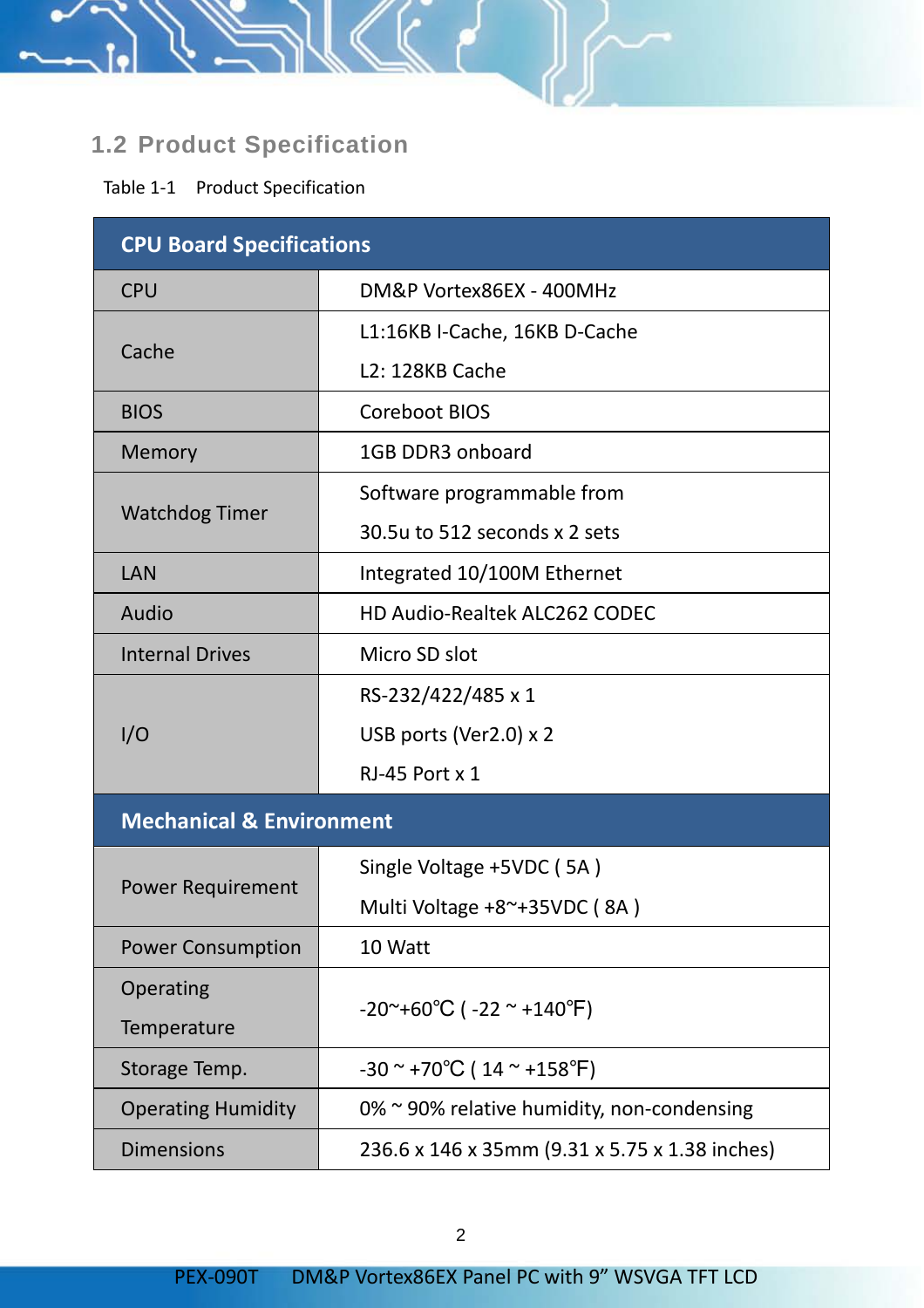

| Weight                          | 760g                                |  |
|---------------------------------|-------------------------------------|--|
| <b>Front Panel</b>              |                                     |  |
| Protection                      | <b>IP 65</b>                        |  |
| Certification                   | CE / FCC / VCCI / Vibration / Shock |  |
| <b>LCD Specifications</b>       |                                     |  |
| Display Type                    | 9" TFT LCD                          |  |
| <b>Backlight Unit</b>           | LED                                 |  |
| <b>Display Resolution</b>       | 1024(W) x 600(H)                    |  |
| Brightness (cd/m <sup>2</sup> ) | 300 nits                            |  |
| <b>Contrast Ratio</b>           | 500:1                               |  |
| <b>Display Color</b>            | 262, 144                            |  |
| Pixel Pitch (mm)                | 190.5 (H) x 189 (V)                 |  |
|                                 | Vertical 120°,                      |  |
| <b>Viewing Angle</b>            | Horizontal 140°                     |  |
| <b>Backlight Lifetime</b>       | 18,000 hrs                          |  |
| <b>Touchscreen</b>              |                                     |  |
| Type                            | Analog Resistive                    |  |
| Resolution                      | Continuous                          |  |
| Transmittance                   | 80%                                 |  |
| Controller                      | PS / 2 interface                    |  |
| Software Driver                 | Linux, Win CE                       |  |
| Durability                      | 1 million                           |  |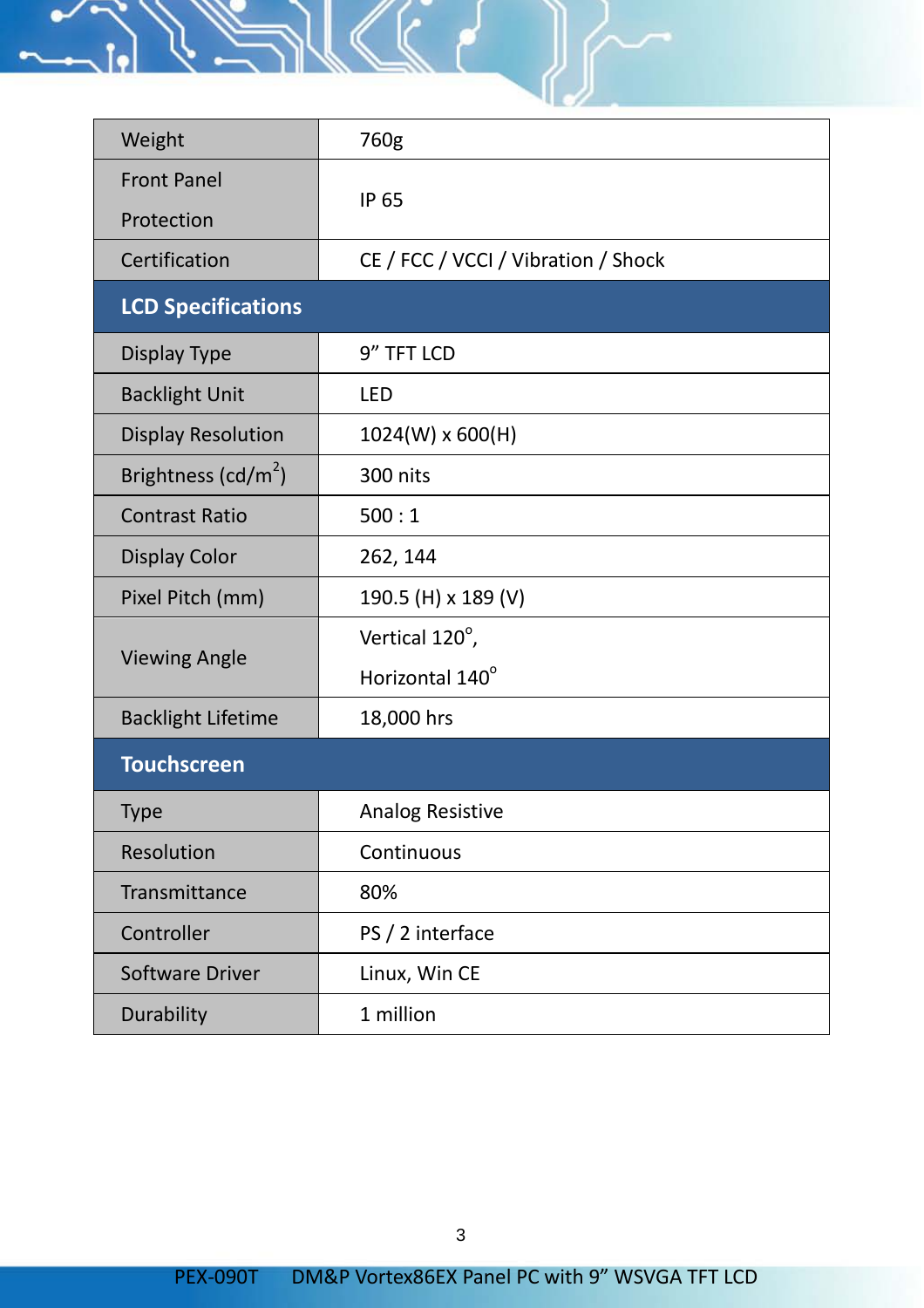

#### **1.3 Inspection standard for TFT-LCD Panel**

#### Table 1-2 Inspection Standard

| <b>DEFECT TYPE</b>                 |                                      | <b>LIMIT</b>                      |                      |                     |                                                       |                                                      |                    | <b>Note</b>        |                   |
|------------------------------------|--------------------------------------|-----------------------------------|----------------------|---------------------|-------------------------------------------------------|------------------------------------------------------|--------------------|--------------------|-------------------|
|                                    |                                      |                                   |                      | $\phi$ < 0.15mm     |                                                       |                                                      | Ignore             |                    |                   |
|                                    |                                      | <b>SPOT</b>                       |                      |                     | $0.15$ mm $\leq \phi \leq 0.5$ mm                     |                                                      | $N \leq 4$         |                    | Note1             |
|                                    |                                      |                                   |                      | $0.5$ mm $<$ $\phi$ |                                                       |                                                      | $N=0$              |                    |                   |
| <b>VISUAL</b>                      | <b>INTER</b>                         | <b>FIBER</b>                      |                      | 5 <sub>mm</sub>     | 0.03mm <w<math>\leq0.1mm, L<math>\leq</math></w<math> |                                                      | $N \leq 3$         |                    | Note1             |
| <b>DEFECT</b>                      | <b>NAL</b>                           |                                   |                      |                     | $1.0$ mm $<$ W, $1.5$ mm $<$ L                        |                                                      | $N=0$              |                    |                   |
|                                    |                                      |                                   |                      | $\phi$ < 0.15mm     |                                                       |                                                      | Ignore             |                    |                   |
|                                    |                                      | <b>POLARIZER</b><br><b>BUBBLE</b> |                      |                     | $0.15$ mm $\leq \phi \leq 0.5$ mm                     |                                                      | $N \leq 2$         |                    | Note1             |
|                                    |                                      |                                   | $0.5$ mm $<$ $\phi$  |                     |                                                       | $N=0$                                                |                    |                    |                   |
|                                    |                                      | Mura                              |                      |                     |                                                       | It' OK if mura is slight visible through 6%ND filter |                    |                    |                   |
|                                    |                                      |                                   |                      | A Grade             |                                                       |                                                      | <b>B</b> Grade     |                    |                   |
|                                    | <b>BRIGHT DOT</b>                    |                                   | $\mathsf{C}$<br>Area | $\circ$<br>Area     | Total                                                 | C<br>Area                                            | O<br>Area          | Total              | Note3             |
|                                    |                                      |                                   | $N \leq 0$           | $N \leq 2$          | $N \leq 2$                                            | $N \leq 2$                                           | $N \leq 3$         | $N \leq 5$         | Note <sub>2</sub> |
|                                    | <b>DARK DOT</b>                      |                                   | $N \leq 2$           | $N \leq 3$          | $N \leq 3$                                            | $N \leq 3$                                           | $N \leq 5$         | $N \leq 8$         |                   |
| <b>ELECTRICAL</b><br><b>DEFECT</b> |                                      | <b>TOTAL DOT</b>                  |                      | $N \leq 4$          |                                                       | $N \leq 5$                                           | $N \leq 6$         | $N \leq 8$         | Note2             |
|                                    |                                      | <b>TWO ADJACENT DOT</b>           | $N \leq 0$           | $N \leq 1$<br>pair  | $N \leq 1$<br>pair                                    | $N \leq 1$<br>pair                                   | $N \leq 1$<br>pair | $N \leq 1$<br>pair | Note4             |
|                                    | THREE OR MORE<br><b>ADJACENT DOT</b> |                                   | <b>NOT ALLOWED</b>   |                     |                                                       |                                                      |                    |                    |                   |
| LINE DEFECT                        |                                      |                                   |                      | <b>NOT ALLOWED</b>  |                                                       |                                                      |                    |                    |                   |

(1) One pixel consists of 3 sub-pixels, including R, G, and B dot.

(Sub-pixel = Dot)

- (2) LITTLE BRIGHT DOT ACCEPTITABLE UNDER 6 % ND-Filter
- **(3) If require G0 grand (Total dot N**≦**0), please contact region sales.**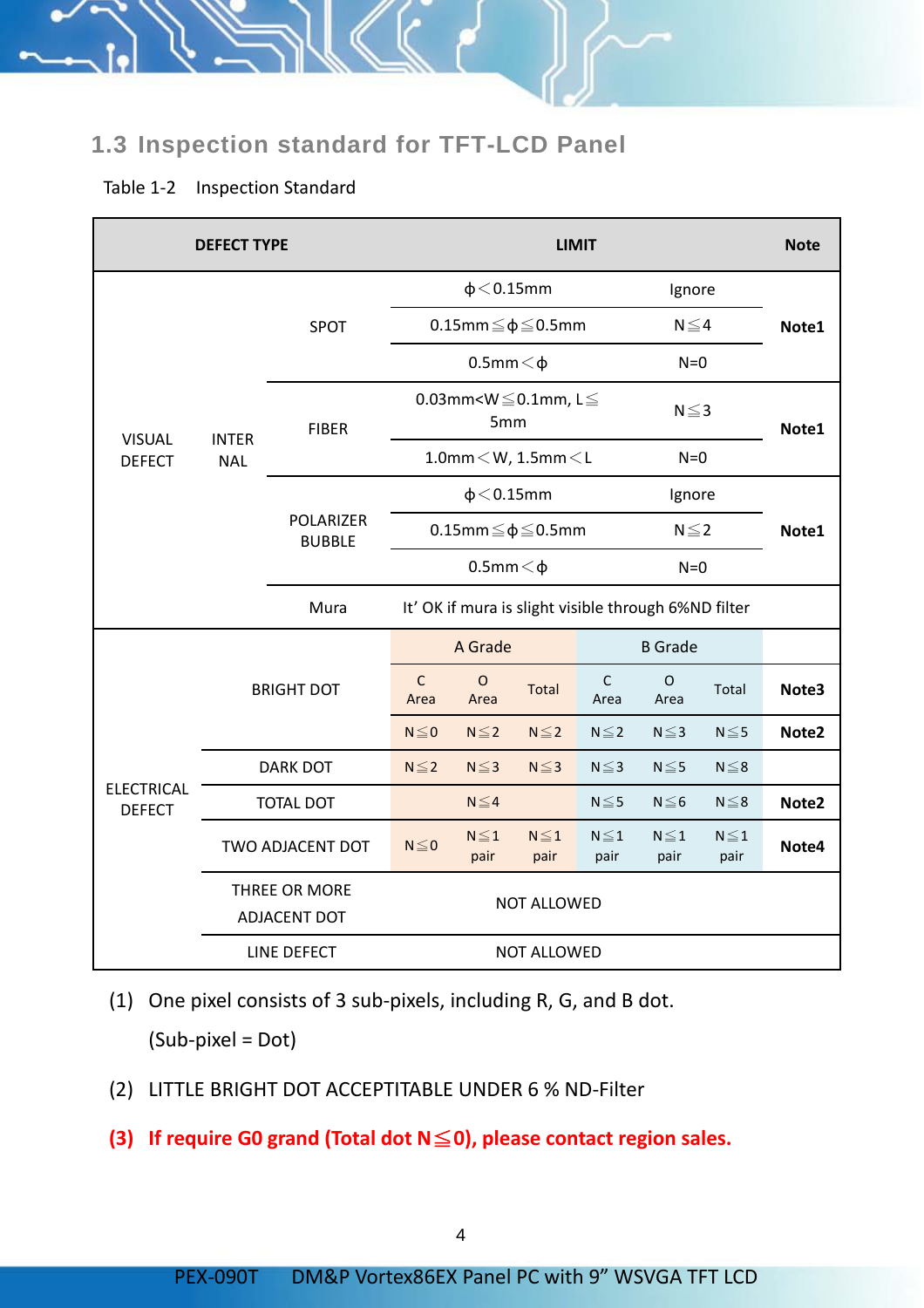

**[Note 1]** W : Width[mm], L : Length[mm], N : Number, φ: Average Diameter.



Fig 1-2

**[Note 2]** Bright dot is defined through 6% transmission ND Filter as following.



Fig 1-3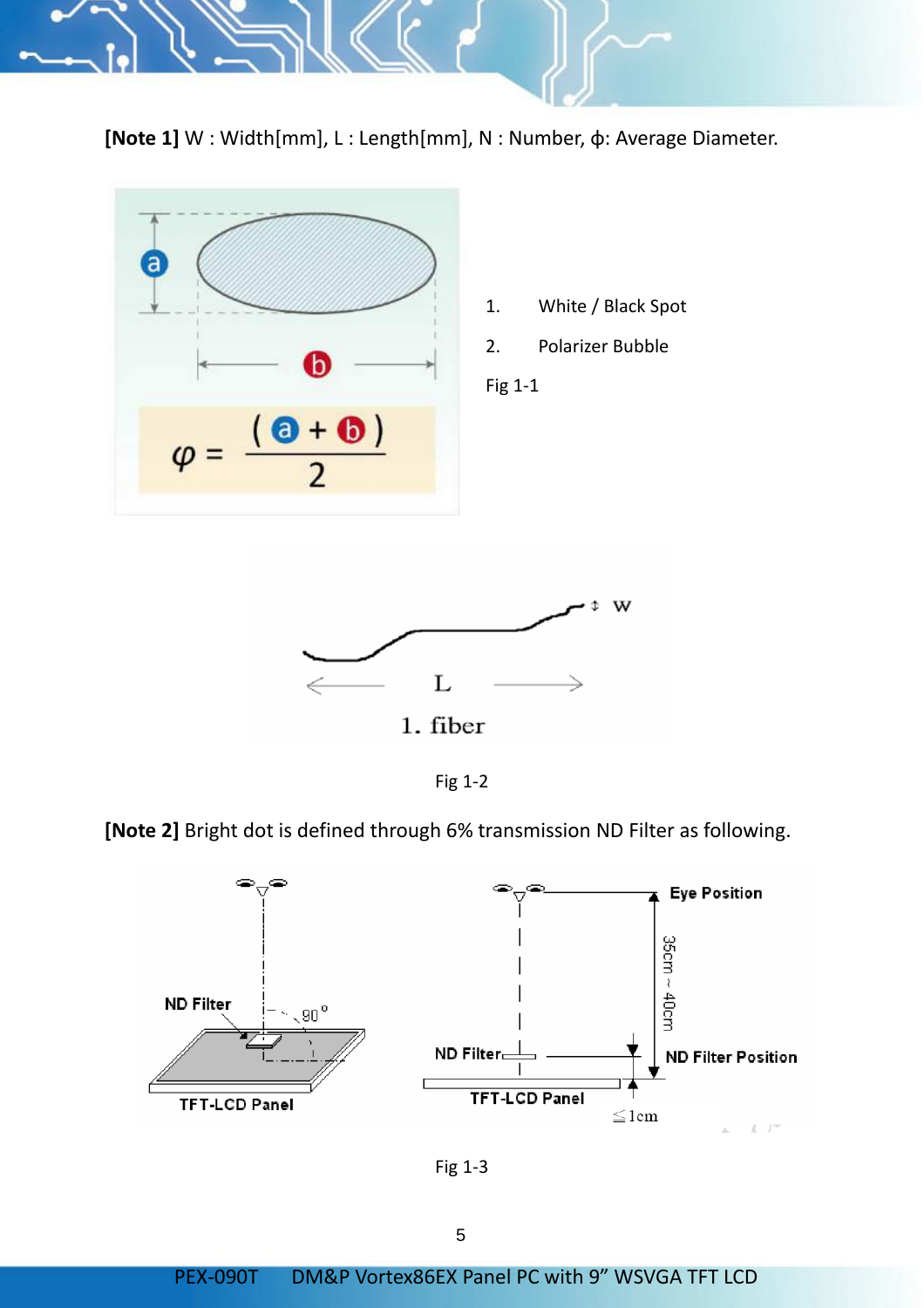

**[Note 3]**



#### **[Note 4]**

Judge defect dot and adjacent dot as following. Allow below (as A, B, C and D status) adjacent defect dots, including bright and dart adjacent dot. And they will be counted 2 defect dots in total quantity.



(1) The defects that are not defined above and considered to be problem shall be reviewed and discussed by both parties.

Defects on the Black Matrix, out of Display area, are not considered as a defect or counted.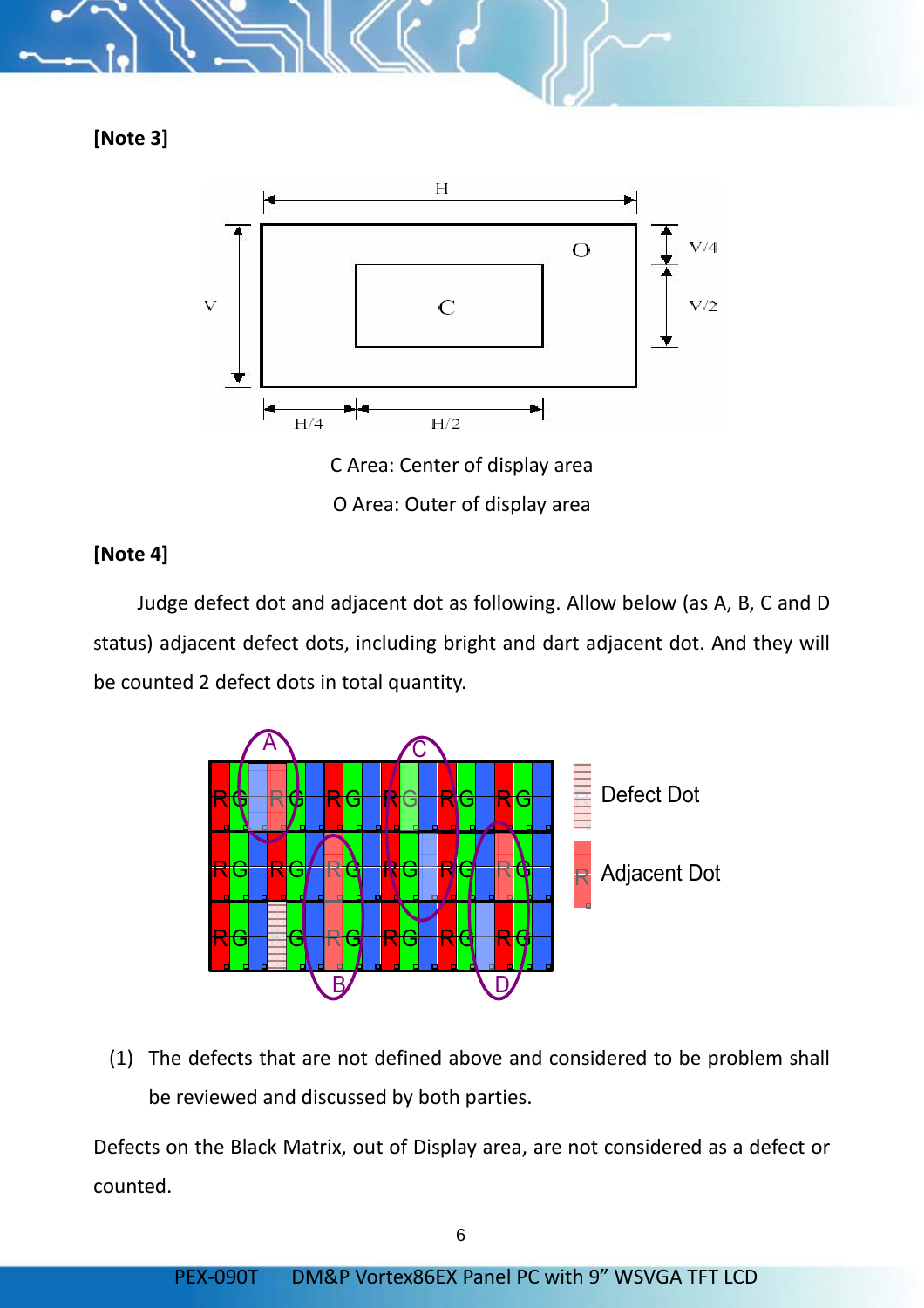

#### **1.4 Product Dimension**



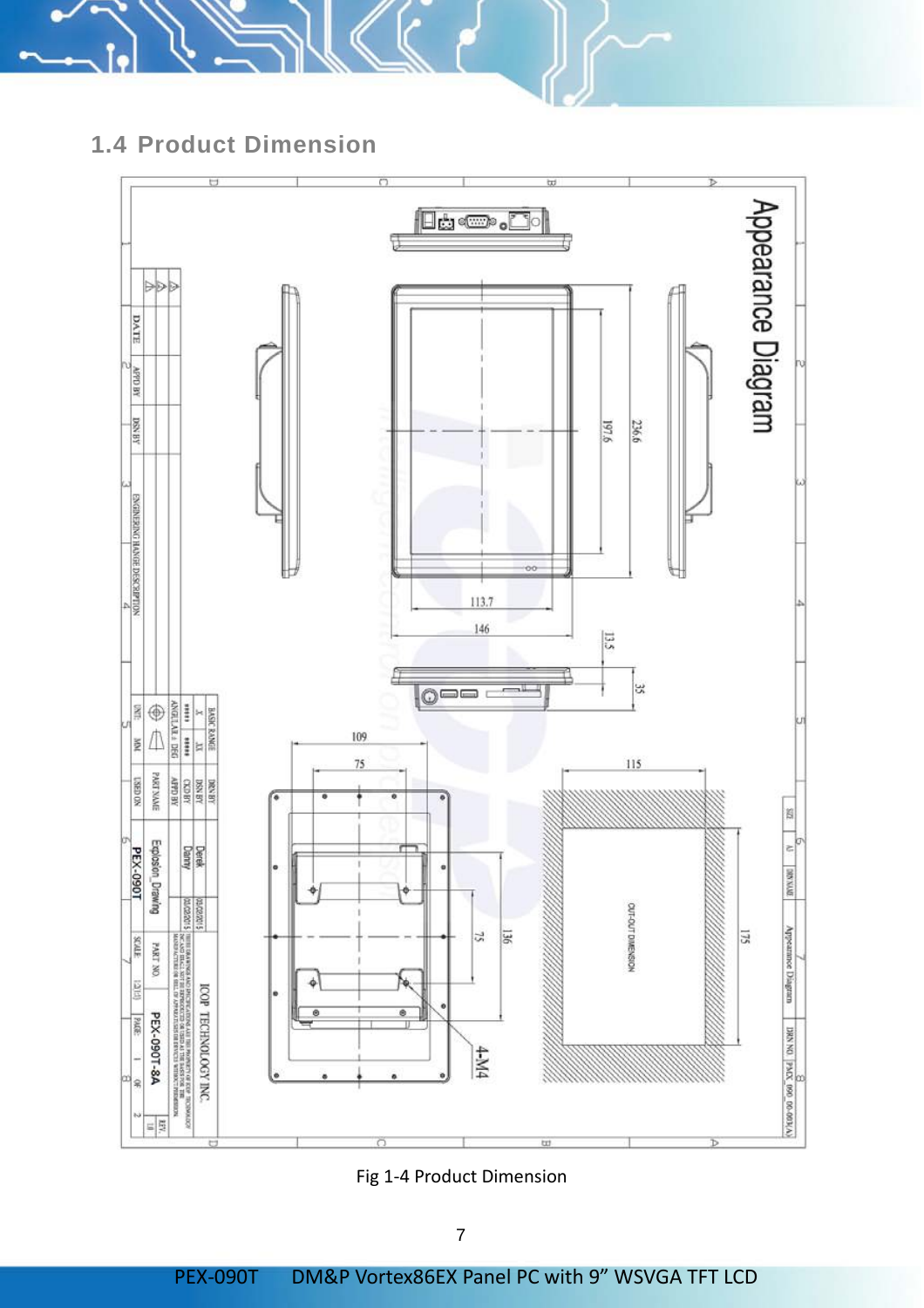

#### **1.5 Panel Mounting Instruction**

- 1. Cut a mounting hole in the panel. (Refer to PEX-090T Dimensions on page 7) (Note 1)
- 2. Check and remove the twelve M3 screws in a diagonal pattern as image below if necessary.
- 3. Place PEX-090T face-down on a clean, flat surface.
- 4. Slide the panel cutout around the back of PEX-090T, until the panel rests directly on the gasket. Make sure the screw holes align with the screw holes on PEX-090T.
- 5. The screw size is M3\*L (L=wall thickness + 6.0mm) (Note 2)
- 6. Insert all twelve M3 screws into the screw holes. (Note 2)
- 7. Finger-tighten the M3 screws. Finish tightening the M3 screws in a diagonal pattern using an M3 screw driver (see the image as below); maximum torque 1.18Nm (12 kgf-cm).

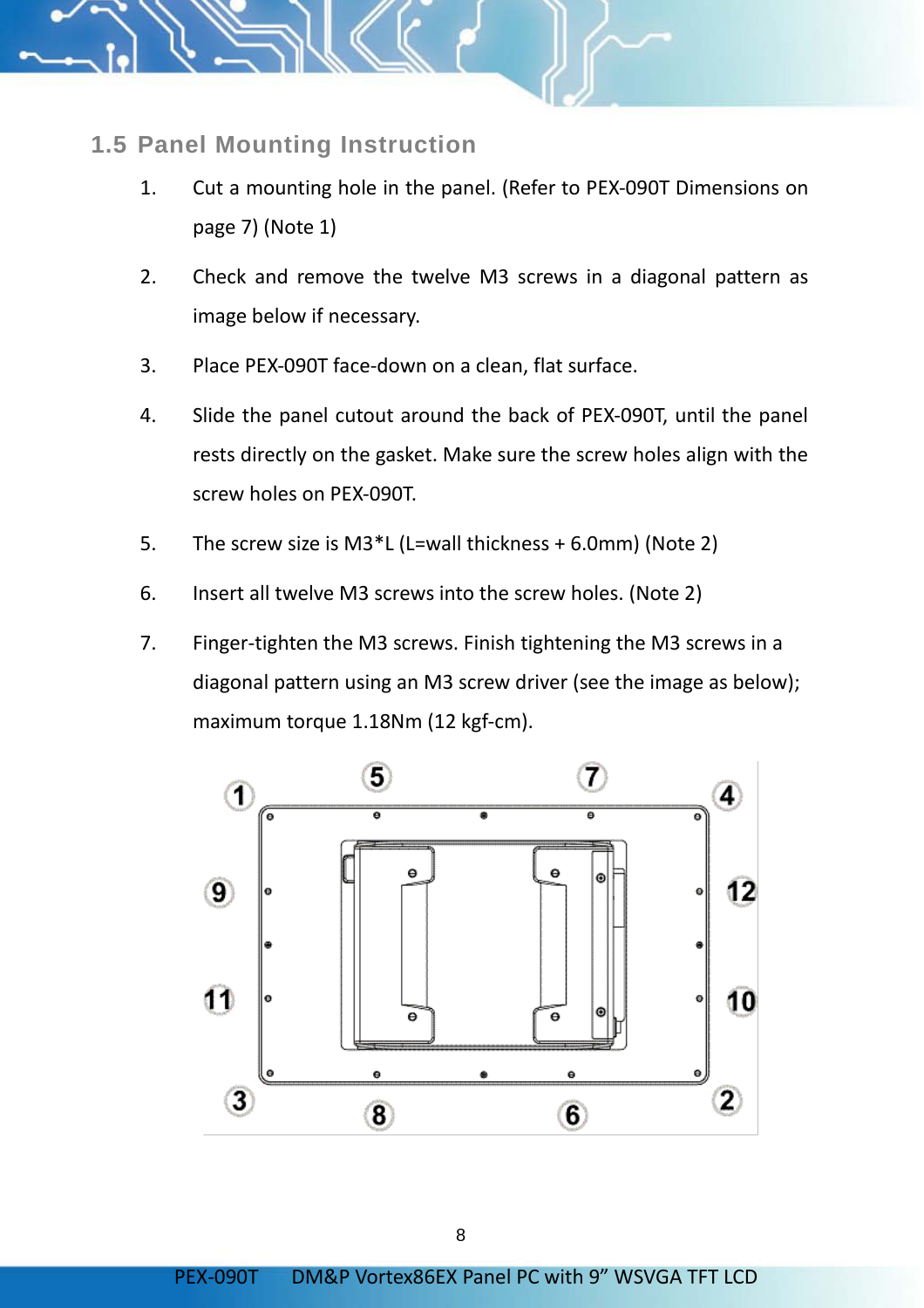



#### **Note 1**:

It is strongly recommended that a professional machine shop cut the mounting hole in the panel.



#### **Note 2:**

The length for all twelve M3 screws will be according to the thickness of mounting panel. For example: The length of standard M3 screws for PEX-090T is 6mm. If the thickness of your mounting panel is 3mm and washer thickness is 1mm, you have to use 10mm M3 screw.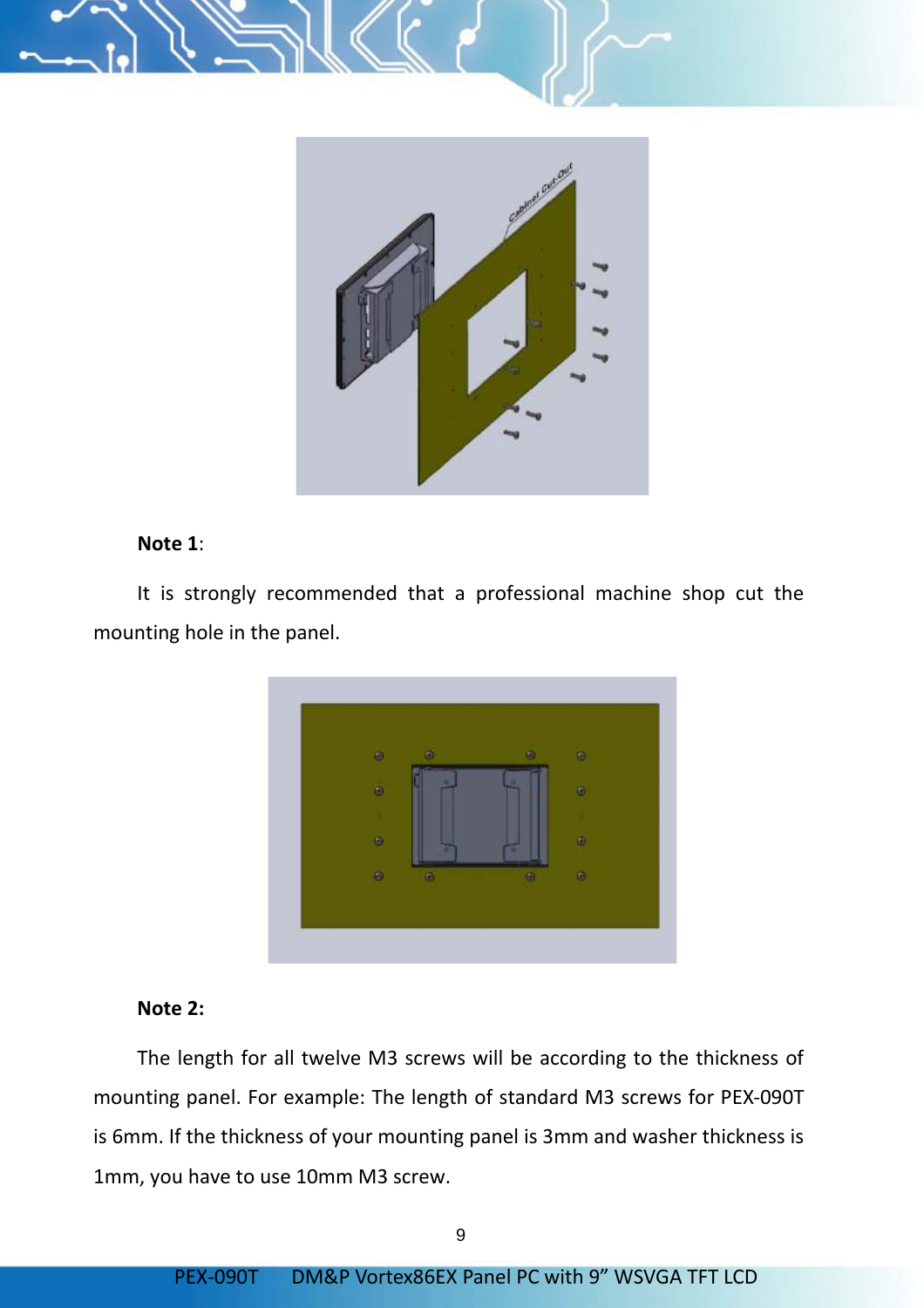

#### **1.6 Ordering Information**

Table 1-3 Ordering Information

| <b>PART NUMBER</b> | <b>DESCRIPTION</b>                             |  |  |  |
|--------------------|------------------------------------------------|--|--|--|
| PEX-090T-5A        | 9" Panel PC w/512MB                            |  |  |  |
|                    | DDR3 / 2USB / Line-Out / LAN / COM / MicroSD / |  |  |  |
|                    | Power Adapter                                  |  |  |  |
| PEX-090T-8A        | 9" Panel PC w/512MB                            |  |  |  |
|                    | DDR3 / 2USB / Line-Out / LAN / COM / MicroSD / |  |  |  |
|                    | 8-35 DC Support                                |  |  |  |

#### **1.7 Packing List**

Table 1-4 Packing List

| <b>PART NUMBER</b> |                      | <b>PACKAGE</b> |  |
|--------------------|----------------------|----------------|--|
| PEX-090T-5A        | PEX-090T-5A          | Power-20W-3PIN |  |
| PEX-090T-8A        | PEX-090T-8A          |                |  |
| <b>WLAN KIT</b>    | USB-WLAN-IPEX-KIT    |                |  |
| (Optional)         | WIRELESS-ANTENNA-157 |                |  |
|                    | WIRELESS-CABLE-150MM |                |  |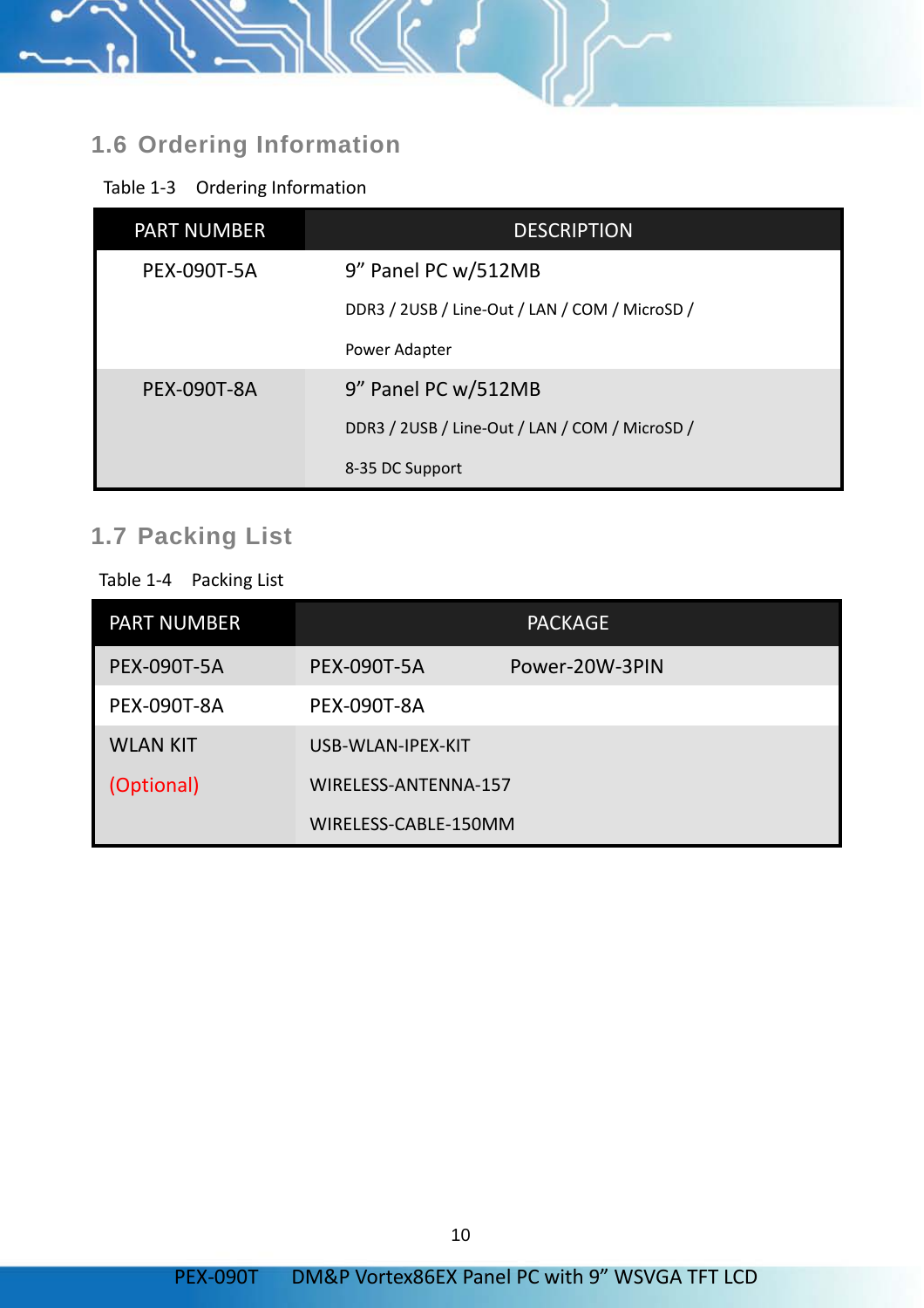

# **2.System Installation**

**2.1 CPU Board Outline**



Fig 2-1 PEX CPU Board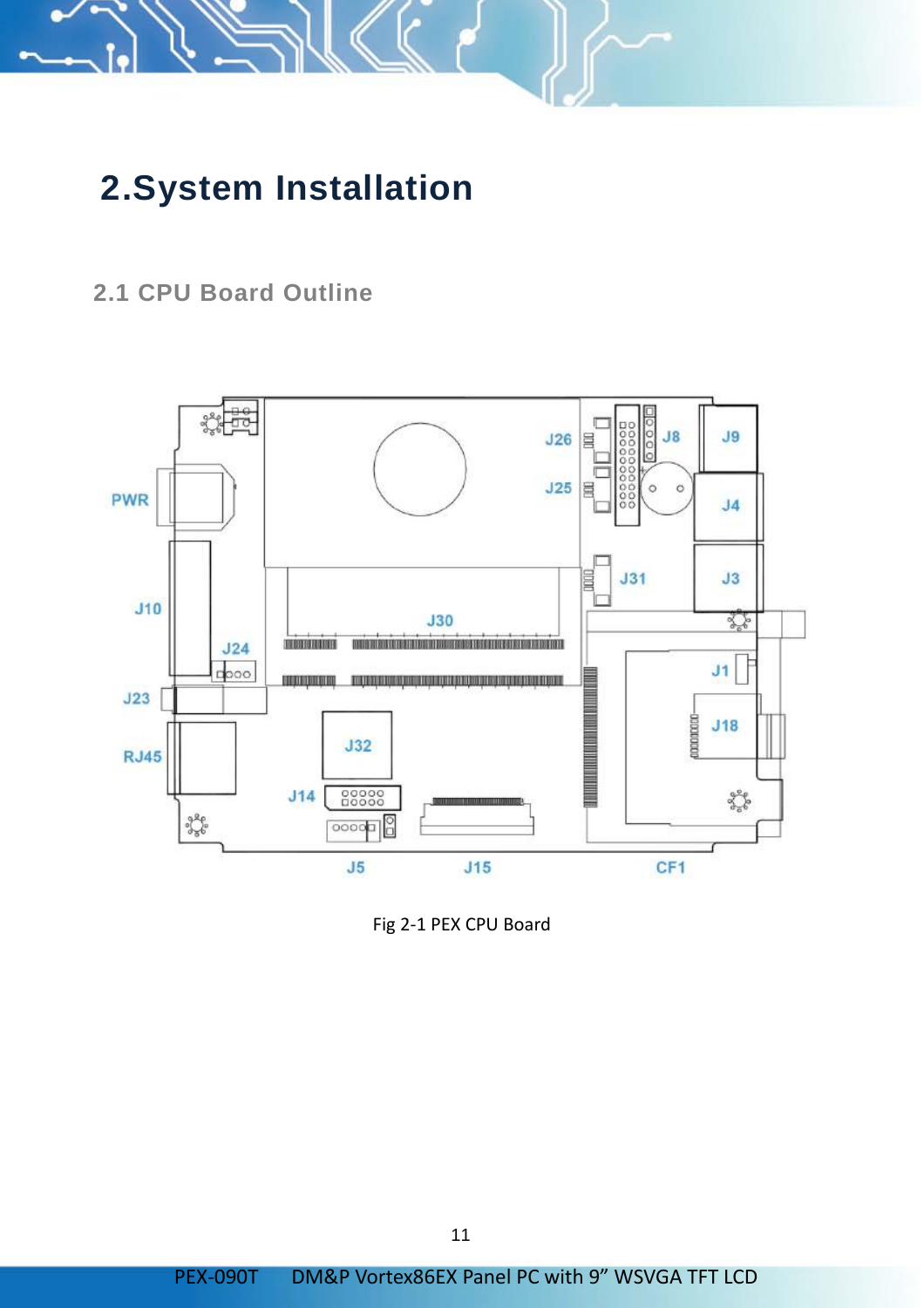#### **2.2 Connector Summary**

#### Table 2-1 Summary Table

| <b>Nbr</b>  | <b>Description</b>          | <b>Type of Connections</b>           | Pin nbrs. |
|-------------|-----------------------------|--------------------------------------|-----------|
| J3          | <b>USB</b>                  | <b>External USB Connector</b>        | 6-pin     |
| J4          | <b>USB</b>                  | <b>External USB Connector</b>        | 6-pin     |
| J5          | USB (Optional)              | 2.0mm 5-pin wafer                    | 5-pin     |
| J8          | PS/2 Keyboard               | 2.54mm 5-pin box header              | 5-pin     |
| J9          | PS/2Keyboard                | <b>External Mini DIN Socket</b>      | 6-pin     |
| J10         | COM1(RS232/422/485)         | <b>External D-Sub Male Connector</b> | 9-pin     |
| J14         | <b>VGA</b>                  | 2.0mm 10-pin box header              | 10-pin    |
| J18         | Micro SD Card Socket        | Micro SD socket                      |           |
| J23         | Audio Line-Out              | 1.25mm Phone Jack                    |           |
| J24         | Audio Mic-In                | 2.0mm 4-pin wafer                    | 4-pin     |
| J25         | COM3 (TX, RX)               | 1.25mm 3-pin wafer                   | 3-pin     |
| J26         | COM4 (TX, RX)               | 1.25mm 3-pin wafer                   | 3-pin     |
| <b>J30</b>  | <b>SOM CPU Board Socket</b> | <b>SOM CPU Board Socket</b>          | 200-pin   |
| J31         | 4-Wires Touch connector     | 1.25mm 4-pin wafer                   | 4-pin     |
| J32         | USB (WLAN Optional)         | Internal USB Connector               | 6-pin     |
| <b>RJ45</b> | Ethernet                    | <b>External RJ45 Connector</b>       | 8-pin     |
| <b>PWR</b>  | Power Connector (5A)        | <b>External Mini DIN Socket</b>      | 3-pin     |
| <b>PWR</b>  | Power Connector (8A)        | <b>External Power Plug</b>           | 2-pin     |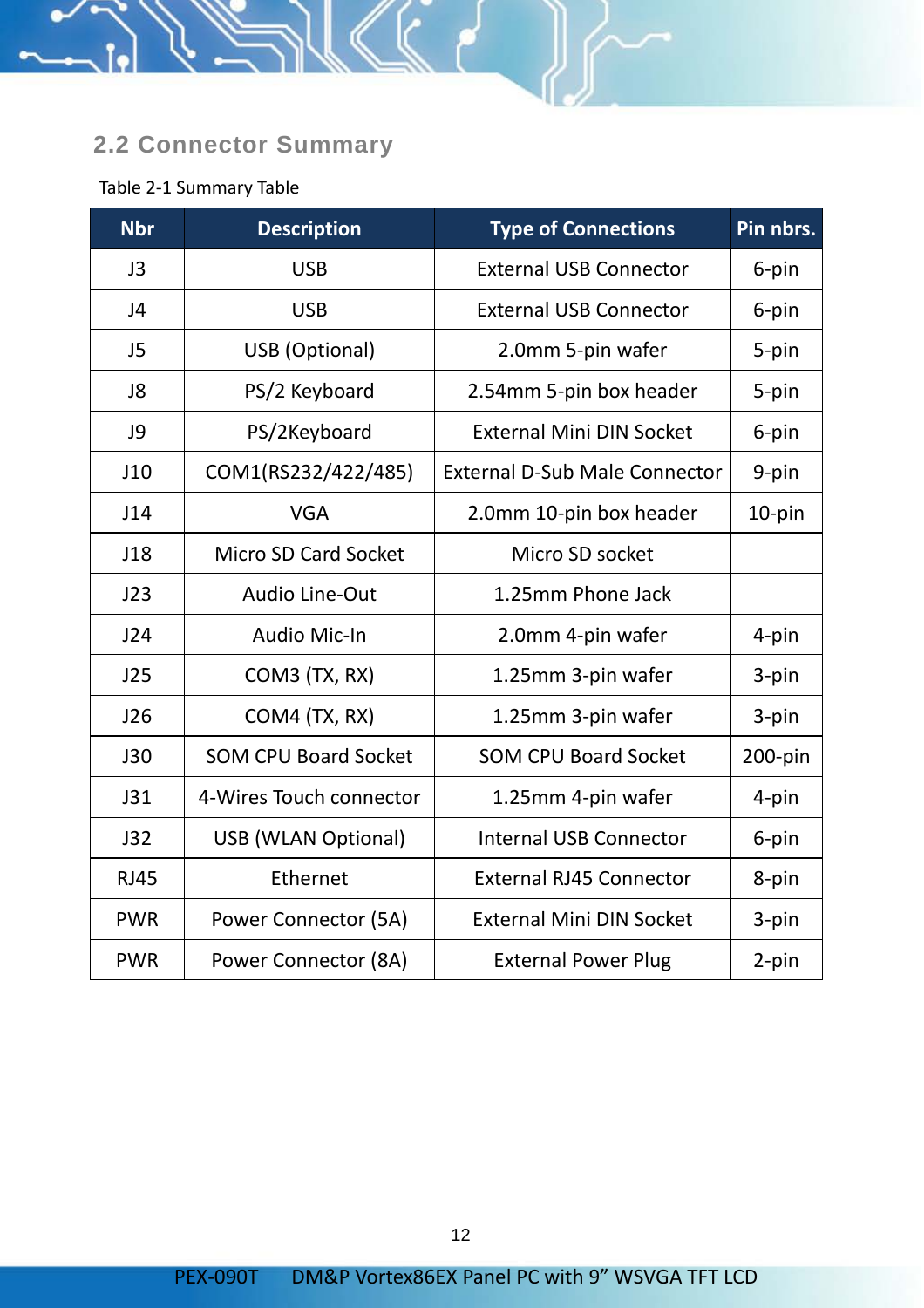#### **2.3 Connector Pin Assignments**

#### J3: USB

| Pin# |          |               | Signal Name Pin # Signal Name |
|------|----------|---------------|-------------------------------|
| 1    | VCC      | $\mathcal{P}$ | USBD2-                        |
| 3    | $USBD2+$ |               | GND                           |
| 5    | GND      | 6             | GND                           |

### J4: USB

| Pin# | Signal Name Pin # |   | <b>Signal Name</b> |
|------|-------------------|---|--------------------|
| 1    | VCC               | 2 | USBD3-             |
| 3    | USBD3+            |   | GND                |
| 5    | GND               | 6 | GND                |

# J5: USB (Optional)

| Pin# | <b>Signal Name</b> |  |  |  |
|------|--------------------|--|--|--|
| 1    | <b>VCC</b>         |  |  |  |
| 2    | USBD1-             |  |  |  |
| 3    | USBD1+             |  |  |  |
|      | <b>GND</b>         |  |  |  |
| 5    | <b>GND</b>         |  |  |  |

# J8: PS/2 Keyboard

| Pin# | <b>Signal Name</b> | Pin#          | <b>Signal Name</b> |
|------|--------------------|---------------|--------------------|
| 1    | <b>KBCLK</b>       | $\mathcal{P}$ | <b>KBDAT</b>       |
| 3    | ΝC                 |               | GND                |
| 5    | VCC                |               |                    |

#### J9: PS/2 Keyboard

| Pin# | <b>Signal Name</b> | Pin#           | <b>Signal Name</b> |
|------|--------------------|----------------|--------------------|
| 1    | <b>KBCLK</b>       | $\overline{2}$ | <b>MSCLK</b>       |
| 3    | GND                |                | <b>KBDATA</b>      |
| 5    | <b>MSDATA</b>      | 6              | <b>VCC</b>         |
|      | GND                | 8              | <b>GND</b>         |
| 9    | GND                |                |                    |

# J10: COM1 RS232/422/485 (Change setting by BIOS)

| Pin#         | <b>Signal Name</b> | Pin#           | <b>Signal Name</b> |
|--------------|--------------------|----------------|--------------------|
|              | DCD1/              |                | RXD1/              |
| $\mathbf{1}$ | $422TX - /$        | $\overline{2}$ | $422TX+ /$         |
|              | RS485-             |                | RS485+             |
| 3            | TXD1/              | 4              | DTR1/              |
|              | $422RR+$           |                | 422RX-             |
| 5            | GND                | 6              | DSR1               |
| 7            | RTS1               | 8              | CTS1               |
| 9            | RI1                |                |                    |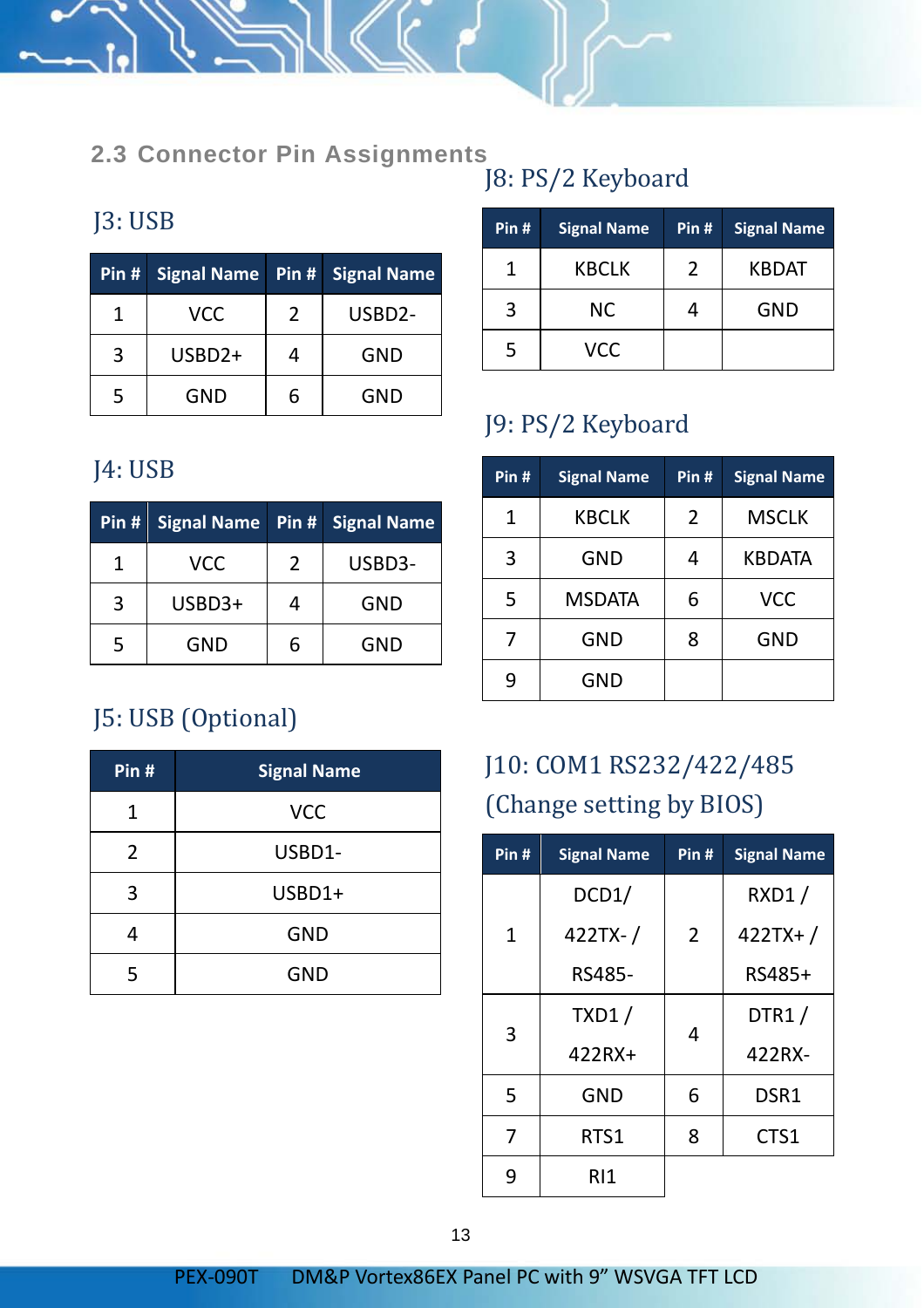#### J14: VGA

| Pin# | <b>Signal Name</b> | Pin# | <b>Signal Name</b> |
|------|--------------------|------|--------------------|
| 1    | R OUT              | 2    | GND                |
| 3    | G OUT              | 4    | GND                |
| 5    | <b>B OUT</b>       | 6    | GND                |
| 7    | <b>HSYNC</b>       | 8    | GND                |
| 9    | <b>VSYNCD</b>      | 10   | GND                |

# J24: MIC-IN

| Pin#          | <b>Signal Name</b> |
|---------------|--------------------|
| 1             | <b>MICVREF</b>     |
| $\mathfrak z$ | GND                |
| ς             | GND                |
|               | MIC-IN             |

#### J25: COM3 (TX, RX)

| Pin# | <b>Signal Name</b> |
|------|--------------------|
|      | GND                |
| 2    | TXD3               |
| ર    | RXD3               |

#### J26: COM4 (TX, RX)

| Pin#          | <b>Signal Name</b> |
|---------------|--------------------|
|               | GND                |
| $\mathcal{P}$ | TXD4               |
|               | RXD4               |

#### J31: 4-Wires Touch connector

| Pin # | <b>Signal Name</b> |
|-------|--------------------|
|       | Υ-                 |
| 2     | Х-                 |
| 3     | Y+                 |
|       | $X +$              |

#### J32: USB (WLAN Optional)

| Pin# | Signal Name Pin # |               | <b>Signal Name</b>  |
|------|-------------------|---------------|---------------------|
|      | VCC               | $\mathcal{P}$ | USBD <sub>2</sub> - |
| 3    | $USBD2+$          | 4             | GND                 |
| 5    | GND               | 6             | GND                 |

# PWR: Power Connector (5A)

| Pin#          | <b>Signal Name</b> |
|---------------|--------------------|
|               | $+5V$              |
| $\mathcal{P}$ | <b>GND</b>         |
| ર             | NC.                |
|               | <b>GND</b>         |

### PWR: Power Connector (8A)

| Pin# | <b>Signal Name</b> |
|------|--------------------|
|      | $+8$ $\approx$ 35V |
|      | GND                |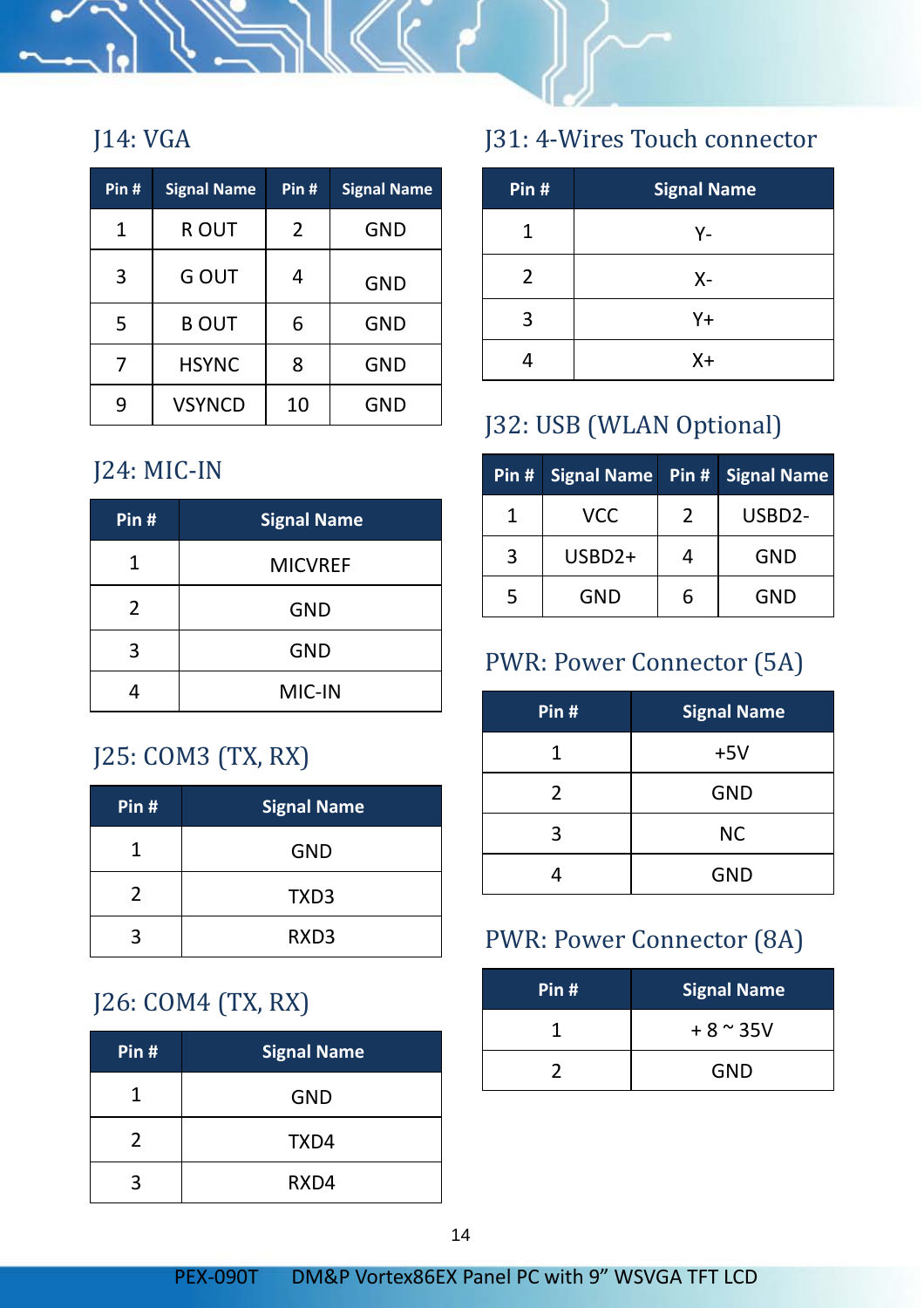### **2.4 External I/O Overview**

#### { PEX-090T-8A }



Fig 2-2 PEX-090T-8A I/O overview

#### { PEX-090T-5A } Wireless Antenna (Optional) Audio-Out  $DC-IN + 5V$ ö м cost O.  $\bullet$ 10/100Mbps Ethernet RS232/422/485 Power Switch Micro SD Slot USB 2.0 Port PS/2 KB Fig 2-3 PEX-090T-5A I/O overview **{Note}** 1. WLAN is optional 2. COM1 RS232/422/485 is selected by BIOS. For RS422 or RS485 signals, please contact your region sales for custom BIOS .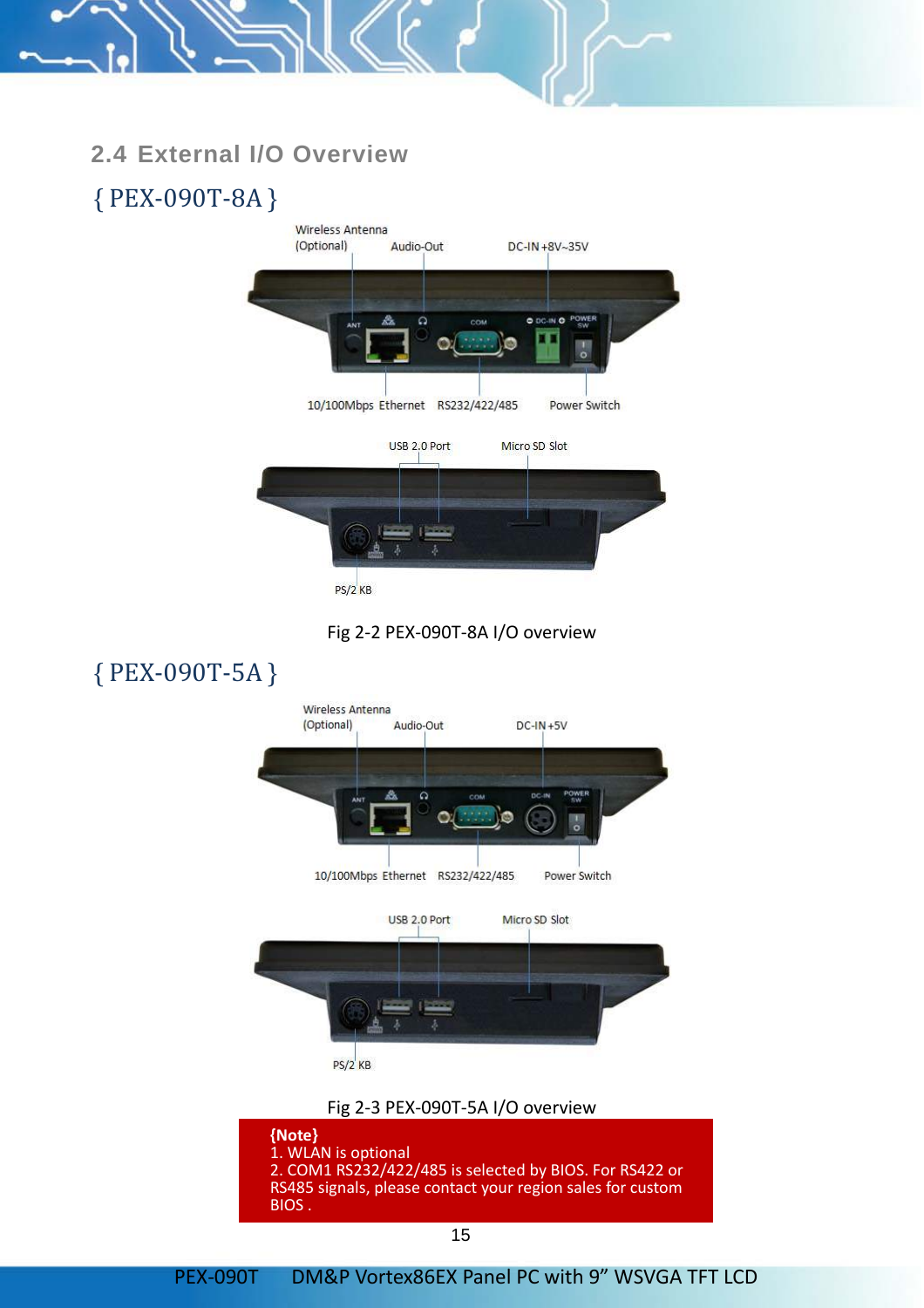### **2.5 External I/O Pin Assignment**

#### Power Switch

| Pin# | <b>Status</b> |
|------|---------------|
|      | <b>ON</b>     |
|      | <b>OFF</b>    |

### Power Connector (5A)

|   | Pin #   Signal Name |
|---|---------------------|
|   | $+5V$               |
| 2 | GND                 |
| 2 | ΝC                  |

# Power Connector (8A)

|            | Pin #   Signal Name |
|------------|---------------------|
| TOP $\Box$ | $+8 \approx 35V$    |
|            | GND                 |

### Audio Line-Out

|                 | Pin# | <b>Signal Name</b> |
|-----------------|------|--------------------|
| <b>Line-out</b> |      | GND                |
|                 | 2    | LOUTL              |
|                 | 3    | Open Touch         |
|                 |      | Open Touch         |
|                 | 5    | <b>VREFOUT</b>     |

#### USB Port



# PS/2 Keyboard

|                | Pin# | <b>Signal Name</b> |  |
|----------------|------|--------------------|--|
|                | 1    | <b>KBCLK</b>       |  |
| $\overline{c}$ | 2    | <b>PMCLK</b>       |  |
|                | 3    | <b>GND</b>         |  |
|                |      | <b>KBDAT</b>       |  |
|                | 5    | <b>PMDAT</b>       |  |
|                | հ    | SB5V               |  |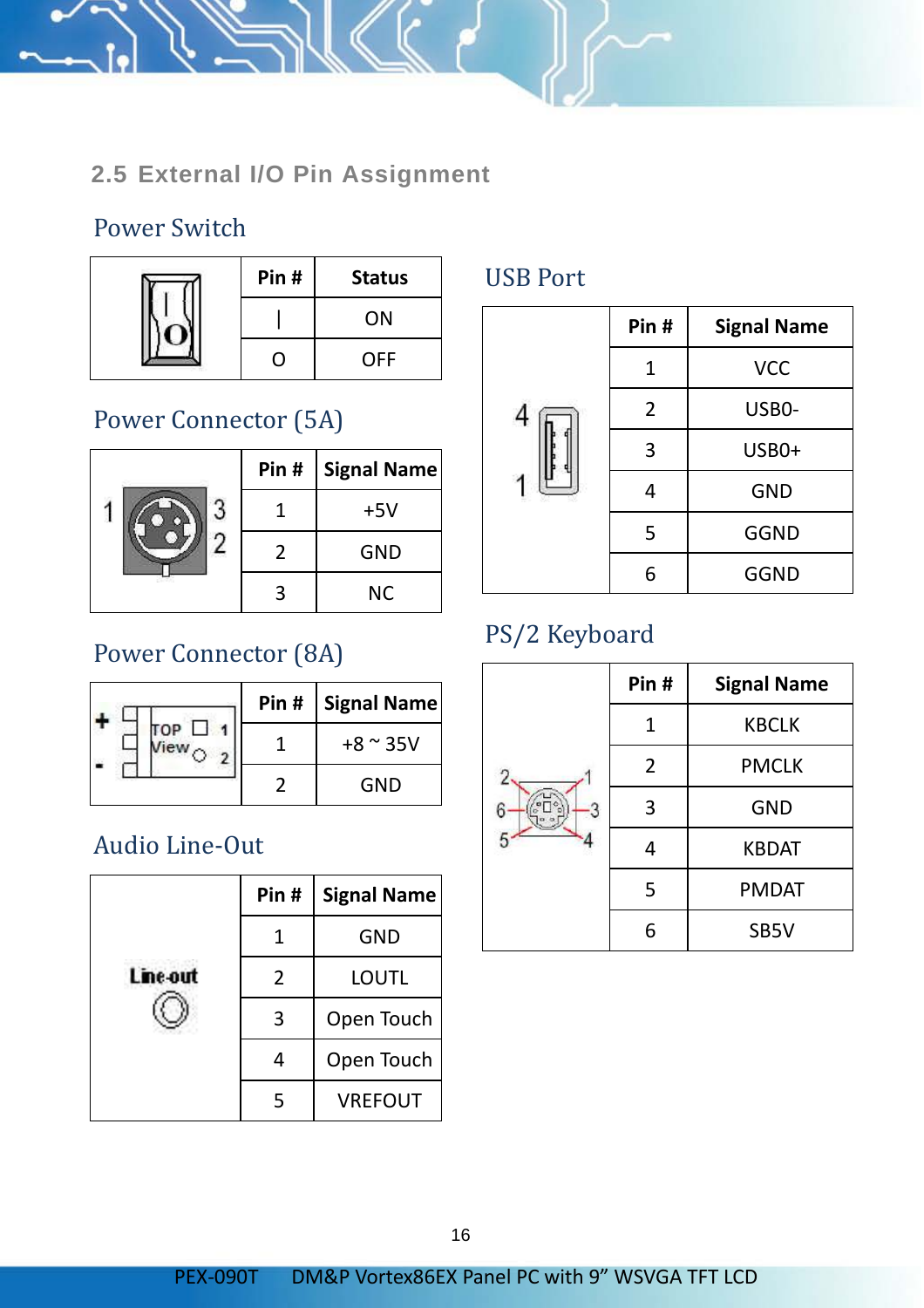# J10: COM1 RS232/422/485 (Change setting by BIOS)

|                         | Pin# | <b>Signal Name</b> | Pin# | <b>Signal Name</b> |
|-------------------------|------|--------------------|------|--------------------|
|                         | 1    | DCD1/422TX-/RS485- | 2    | RXD1/422TX+/RS485+ |
| 00000<br>◈<br>€<br>adoo | 3    | TXD1 / 422RX+      | 4    | DTR1 / 422RX-      |
|                         | 5    | GND                | 6    | DSR1               |
|                         |      | RTS1               | 8    | CTS1               |
|                         | 9    | <b>RI1</b>         |      |                    |

### RJ45

|              | Pin# | <b>Signal Name</b> | Pin# | <b>Signal Name</b> |
|--------------|------|--------------------|------|--------------------|
|              |      | FTXD+              |      | FTXD-              |
| $\ln$ nnnnnn | 3    | FRXIN+             | 4    | NC.                |
|              |      | <b>NC</b>          | 6    | FRXIN-             |
|              |      | <b>NC</b>          | 8    | <b>NC</b>          |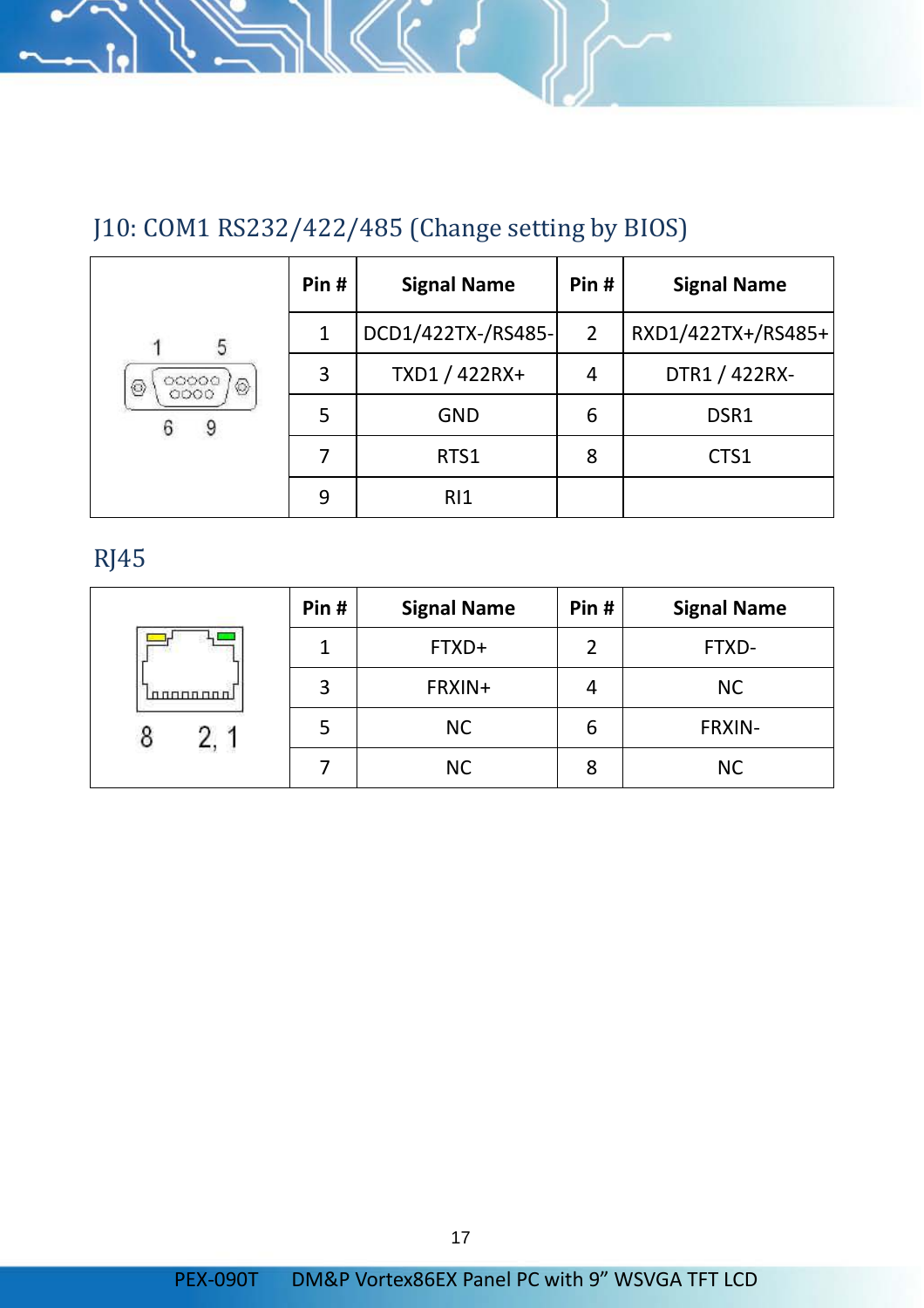#### **2.6 System Mapping**

Table 2-2 Technical Data Sheet

#### **System Mapping**

'n

| <b>Memory Mapping</b> |                                               |              |  |  |
|-----------------------|-----------------------------------------------|--------------|--|--|
| <b>Address</b>        | <b>Description</b>                            | <b>Usage</b> |  |  |
| 00000000-0009FFFF     | <b>System RAM</b>                             |              |  |  |
| 000A0000-000AFFFF     | <b>EGA/VGA Video Memory</b>                   | $\star$      |  |  |
| 000B0000-000B7FFF     | <b>MDA RAM, Hercules Graphics Display RAM</b> | $\star$      |  |  |
| 000B8000-000BFFFF     | <b>CGA Display RAM</b>                        | $\star$      |  |  |
| 000C0000-000C7FFF     | <b>EGA/VGA BIOS ROM</b>                       | $\star$      |  |  |
| 000C8000-000CFFFF     | <b>Boot ROM Enable</b>                        |              |  |  |
| 000CC000-000CFFFF     | <b>Console Redirection Enable</b>             |              |  |  |
| 000D0000-000DFFFF     | <b>Expansion ROM Space</b>                    |              |  |  |
| 000E0000-000EFFFF     | <b>USB Legacy SCSI ROM Space</b>              |              |  |  |
| 000F0000-000FFFFF     | <b>Motherboard BIOS</b>                       |              |  |  |

| <b>I/O Mapping</b> |                                                               |              |  |
|--------------------|---------------------------------------------------------------|--------------|--|
| <b>I/O Address</b> | Owner                                                         | <b>Usage</b> |  |
| 0000h - 000Fh      | DMA 8237-1                                                    | $\star$      |  |
| 0020h - 0021h      | PIC 8259-1                                                    | $\star$      |  |
| 0022h - 0023h      | <b>Indirect Access Registers</b><br>6117D configuration port) | $\star$      |  |
| 0040h - 0043h      | Timer counter 8254                                            | $\star$      |  |
| 0048h - 004Bh      | PWM counter 8254                                              | $\star$      |  |
| 0060h              | Keyboard / Mouse Data Port                                    | $\star$      |  |
| 0061h              | Port B + NMI Control Port                                     | $\star$      |  |
| 0062h - 0063h      | 8051 download 4K Address Counter                              | $\star$      |  |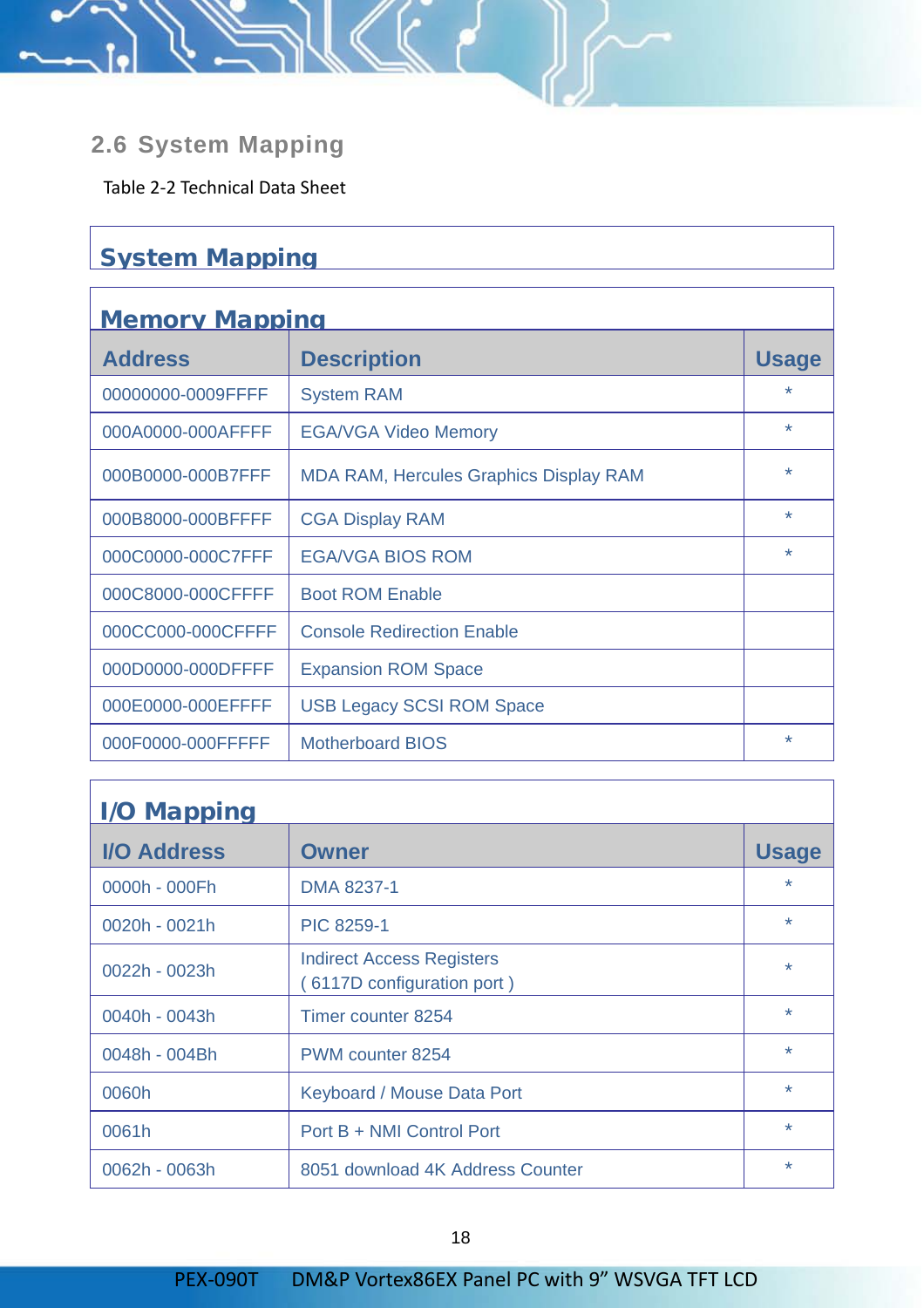|                                           |                                                      | $\star$ |
|-------------------------------------------|------------------------------------------------------|---------|
| 0064h                                     | Keyboard / Mouse Status / Command Port               |         |
| 0065h                                     | WatchDog0 Reload Counter                             | ÷       |
| 0070h - 0071h<br><b>CMOS RAM Port</b>     |                                                      | $\star$ |
| 0072h - 0075h                             | <b>MTBF Control Register</b>                         |         |
| 0078h - 007Ch                             | GPIO Port 0,1,2,3,4 Default Setup                    | $\star$ |
| 0080h - 008Fh<br><b>DMA Page Register</b> |                                                      | ÷       |
| 0092h                                     | <b>System Control Register</b>                       | $\star$ |
| 0098h - 009Ch                             | <b>GPIO Direction Control</b>                        | $\star$ |
| 00A0h - 00A1h<br>PIC 8259-2               |                                                      | $\star$ |
| 00A8h - 00ADh                             | WatchDog1 Control Register                           | $\star$ |
| 00AEh                                     | WatchDog1 Reload Counter                             | $\star$ |
| 00C0h - 00DFh<br>DMA 8237-2               |                                                      | $\star$ |
| 00E0h - 00EFh<br>DOS 4G Page Access       |                                                      |         |
| 0170h - 0177h<br><b>IDE1 (IRQ 15)</b>     |                                                      | ÷       |
| 02E8h - 02EFh<br><b>COM4 (IRQ 11)</b>     |                                                      |         |
| 02F8h - 02FFh<br><b>COM2 (IRQ 3)</b>      |                                                      |         |
| 03E8h - 03EFh<br><b>COM3 (IRQ 10)</b>     |                                                      |         |
| 03F6h                                     | <b>IDE1 ATAPI Device Control Write only Register</b> | $\star$ |
| <b>COM1 (IRQ 4)</b><br>03F8h - 03FFh      |                                                      | $\star$ |
| 0480h - 048Fh                             | <b>DMA High Page Register</b>                        | $\star$ |
| 0490h - 0499h                             | <b>Instruction Counter Register</b>                  | $\star$ |
| 04D0h - 04D1h                             | 8259 Edge,/ Level Control Register                   | $\star$ |
| OCF8h - OCFFh<br>PCI configuration port   |                                                      | $\star$ |
| EF00h - EFFFh<br>On Board LAN             |                                                      | $\star$ |
| FC00h - FC05h<br>Base address)            | SPI Flash BIOS Control Register (internal SPI Flash  |         |

 $\ell$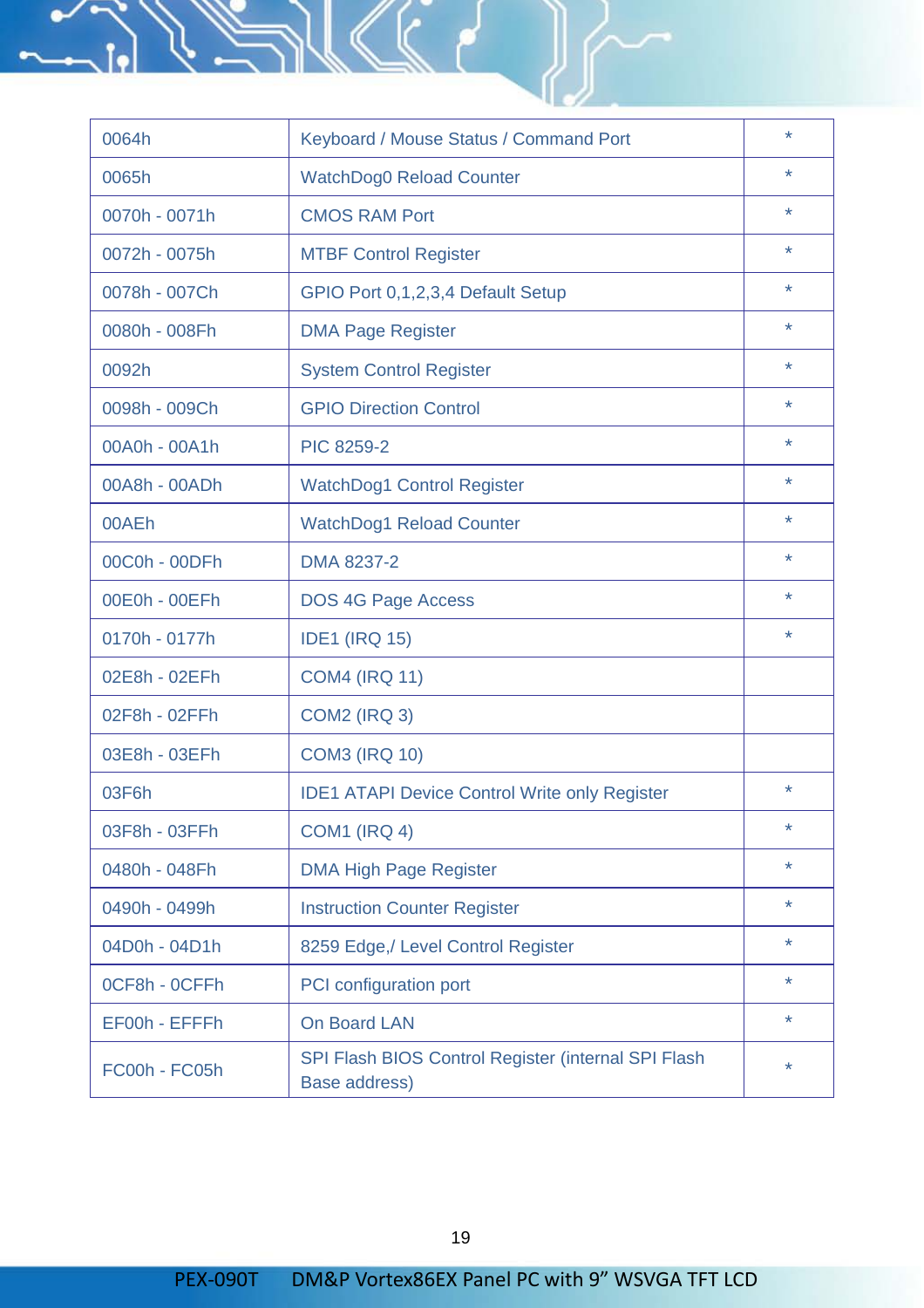

 $\ll \epsilon$  d

 $\sim$ 

| <b>DMA Mapping</b> |                                          |              |  |
|--------------------|------------------------------------------|--------------|--|
| DMA#               | <b>Description</b>                       | <b>Usage</b> |  |
| DMA0               |                                          |              |  |
| DMA <sub>1</sub>   |                                          |              |  |
| DMA <sub>2</sub>   | <b>Floppy Disk Controller (Reserved)</b> |              |  |
| DMA <sub>3</sub>   |                                          |              |  |
| DMA <sub>5</sub>   |                                          |              |  |
| DMA <sub>6</sub>   |                                          |              |  |
| DMA7               |                                          |              |  |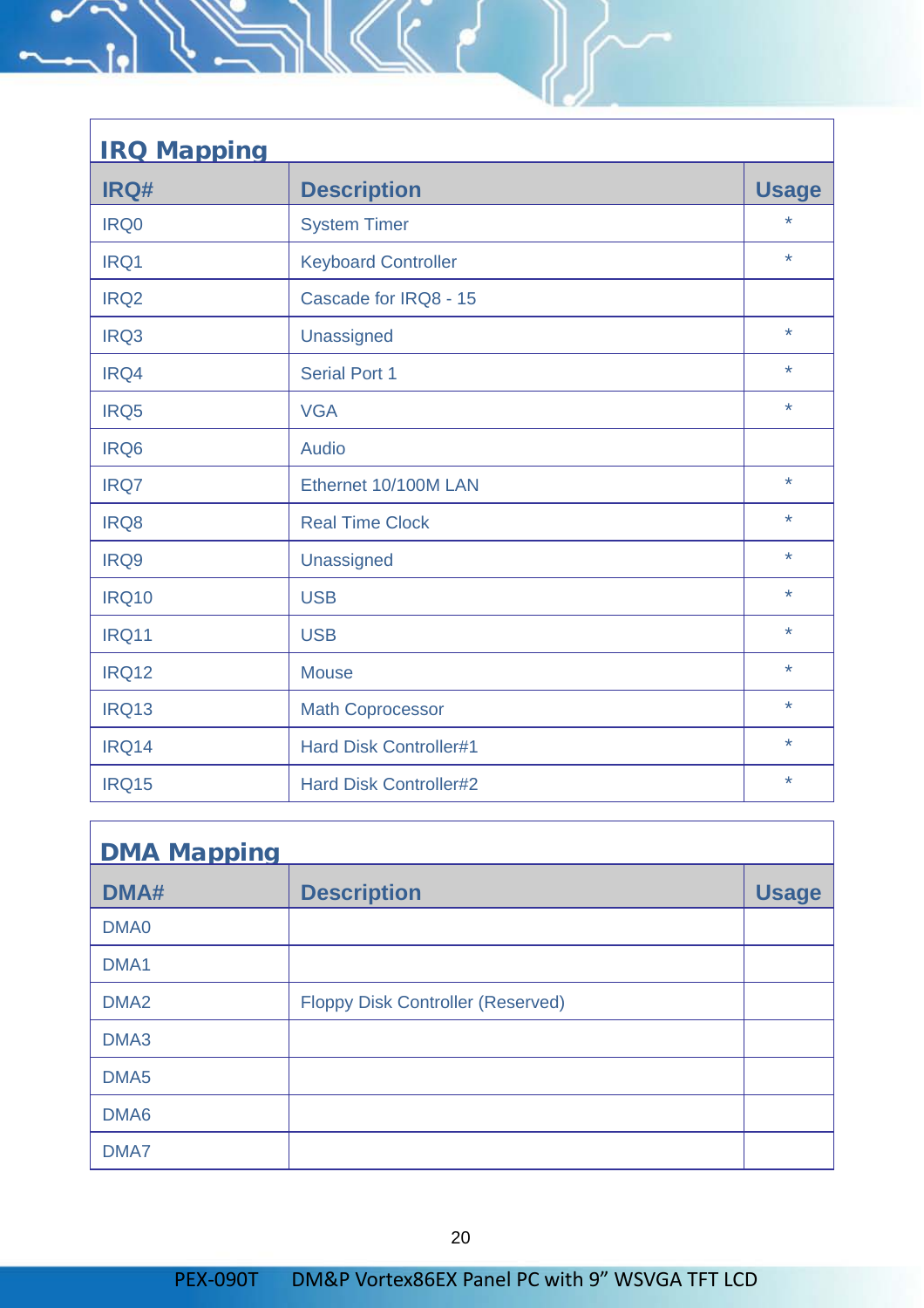

#### **2.7 Watchdog Timer**

There are two watchdog timers in PEX-090T, we also provide DOS, Linux and WinCE example for your reference. For more technical support, please visit: [http://tech.icop.com.tw](http://tech.icop.com.tw/) or download the PDF file[: dmp.com.tw/tech](http://www.dmp.com.tw/tech)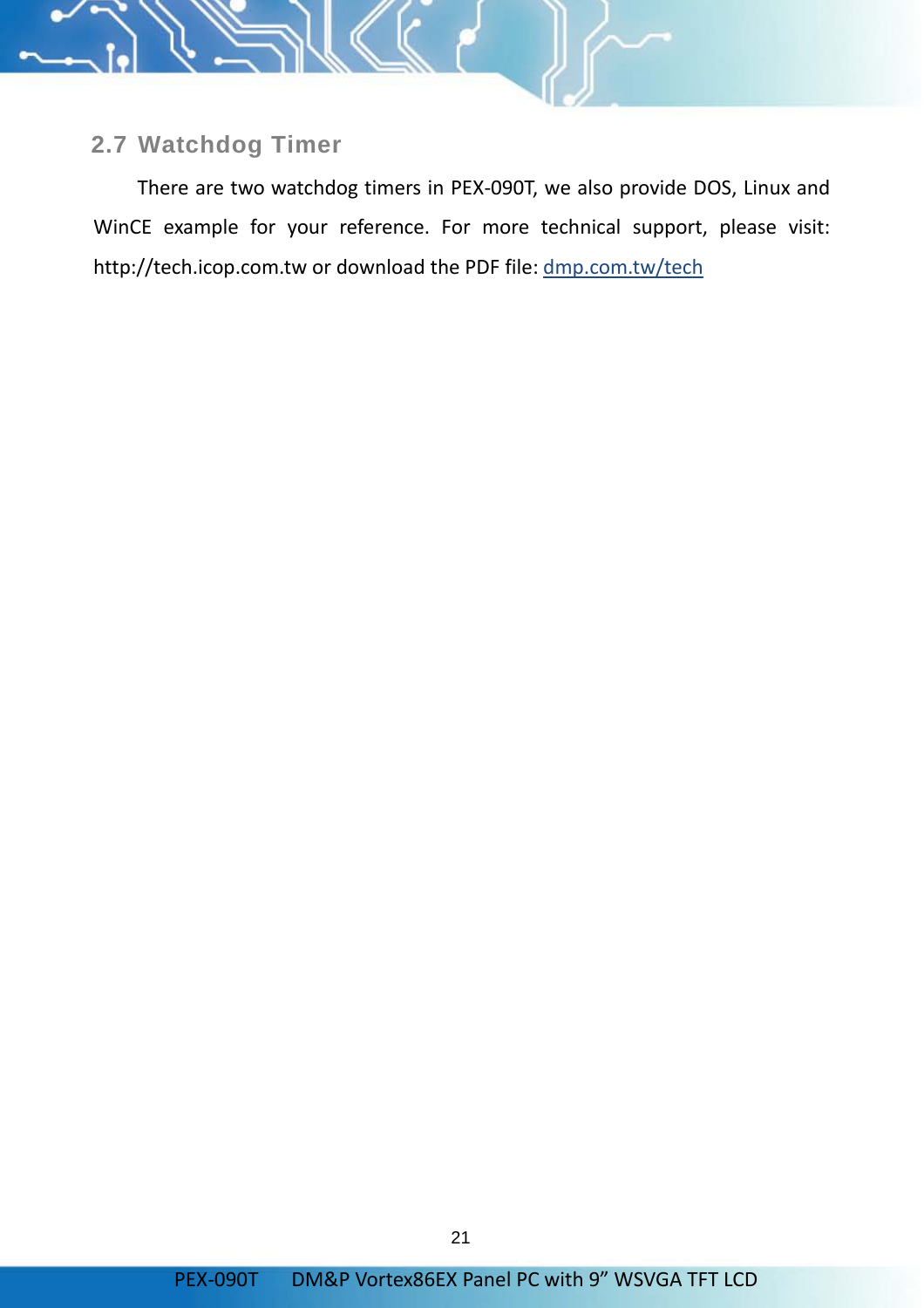# **3.Driver Installation**

#### VGA

The PEX-090T is using DMP's Vx86VGA-9160 Display chip, which is an ultra low powered graphics chipset.

#### LAN

The Vortex86EX processor is integrated 10/100Mbps Ethernet controller that supports both 10/100BASE-T and allows direct connection to your 10/100Mbps Ethernet based Local Area Network for full interaction with local servers, wide area networks such as the Internet.

I/O and IRQ settings can be done by software with the supplied utility software, or it can be set for Plug and Play compatibility. The controller supports: Half / Full-Duplex Ethernet function to double channel bandwidth, auto media detection.

#### AUDIO

The ALC262 series are 4-Channel High Definition Audio Codecs with UAA (Universal Audio Architecture) featuring two 24-bit stereo DACs and three 20-bit stereo ADCs, they are designed for high performance multimedia desktop and laptop systems. The ALC262 series incorporates proprietary converter technology to achieve over 100dB Signal-to-Noise ratio playback quality; easily meeting PC2001 requirements and also bringing PC sound quality closer to consumer electronic devices.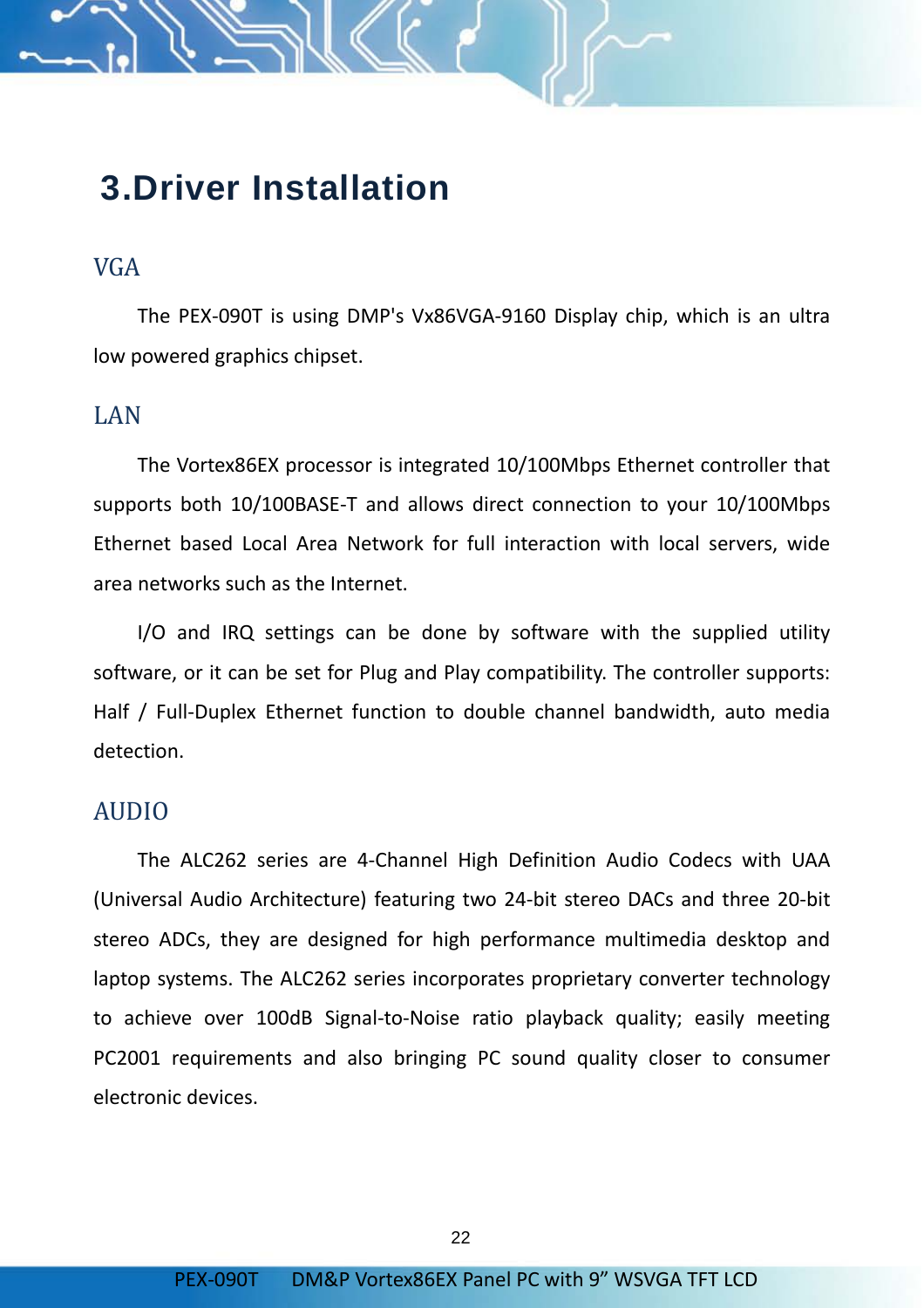#### Operating system support

The PEX-090T provides the VGA and LAN drivers for Linux, Windows CE, Windows XP and Windows Embedded standard (WES2009).

Please get the drivers from ICOP official website: *[tech.icop.com.tw](http://tech.icop.com.tw/)*

PEX-090T also supports most of the popular Linux distributions, for more detail information, please visit DMP official website: <u>dmp.com.tw/tech/</u>

#### **3.1 PEX-090T Development Note**

#### <Primary /Secondary IDE: Master or Slave>

Micro SD: Primary Master

#### <Window CE6.0 and Compact 7 development guide>

Windows Embedded CE 6.0 and Compact 7 BSPs, trial CE image and development notes, please visit technical website to get more information: tech.icop.com.tw